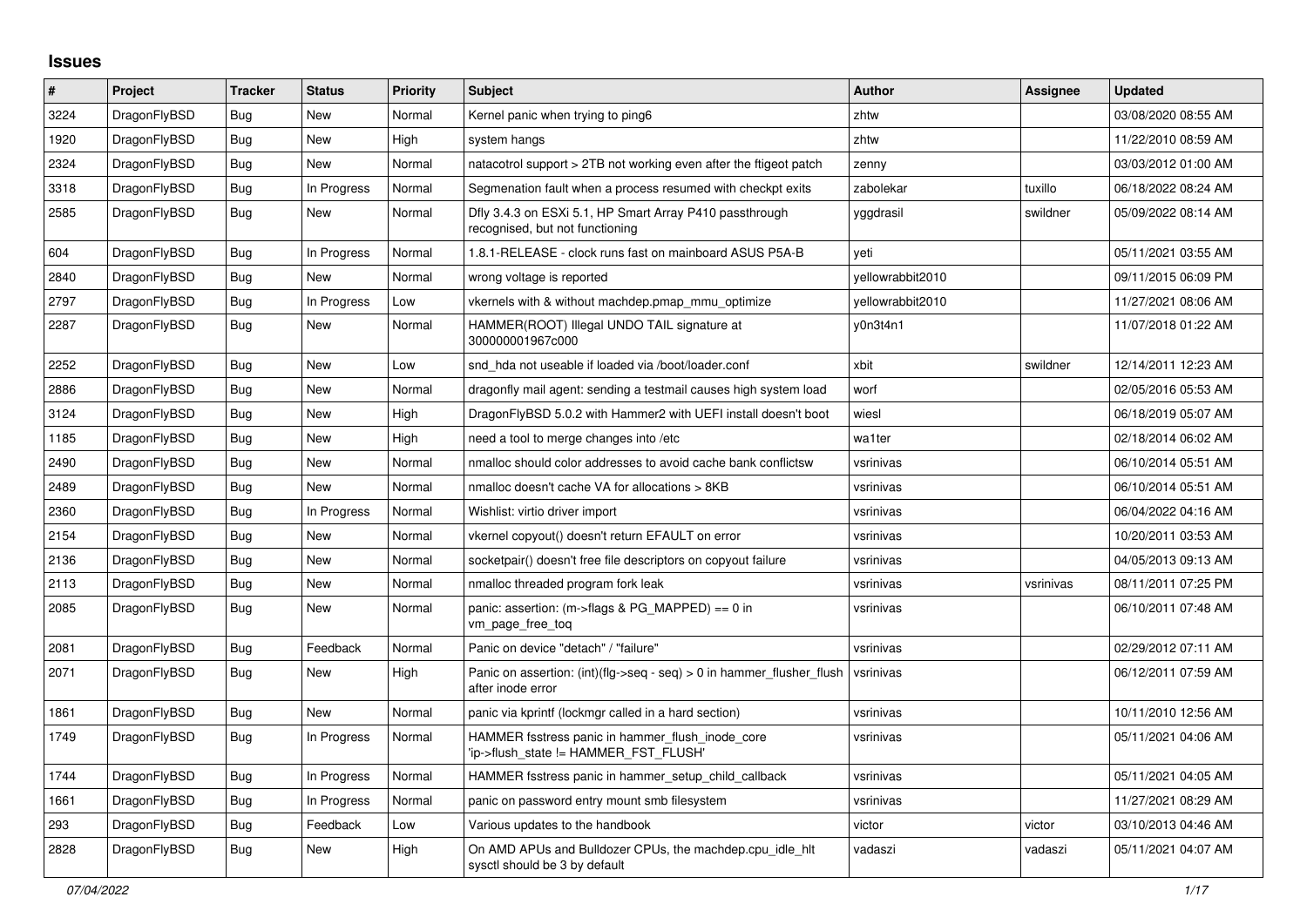| $\vert$ # | Project      | <b>Tracker</b> | <b>Status</b> | <b>Priority</b> | Subject                                                                                                   | <b>Author</b> | Assignee | <b>Updated</b>      |
|-----------|--------------|----------------|---------------|-----------------|-----------------------------------------------------------------------------------------------------------|---------------|----------|---------------------|
| 3314      | DragonFlyBSD | Bug            | New           | Normal          | Bring virtio_console(4) from FreeBSD                                                                      | tuxillo       | tuxillo  | 05/29/2022 08:24 AM |
| 3295      | DragonFlyBSD | Bug            | In Progress   | Normal          | Adapt devel/libvirt for nvmm                                                                              | tuxillo       | tuxillo  | 11/03/2021 04:56 PM |
| 3196      | DragonFlyBSD | <b>Bug</b>     | New           | Normal          | test issue after redmine upgrade (2)                                                                      | tuxillo       |          | 07/05/2019 04:33 AM |
| 3157      | DragonFlyBSD | <b>Bug</b>     | <b>New</b>    | Normal          | TP-Link UE300 not working in 5.2-RELEASE                                                                  | tuxillo       |          | 11/15/2018 02:08 PM |
| 2647      | DragonFlyBSD | Bug            | <b>New</b>    | Normal          | HAMMER panic on 3.6.0                                                                                     | tuxillo       |          | 05/11/2021 03:54 AM |
| 2641      | DragonFlyBSD | <b>Bug</b>     | New           | Normal          | Panic when loading natapci as module                                                                      | tuxillo       |          | 05/11/2021 03:54 AM |
| 2638      | DragonFlyBSD | Bug            | Feedback      | High            | Fix machdep.pmap_mmu_optimize                                                                             | tuxillo       |          | 05/11/2021 04:07 AM |
| 2636      | DragonFlyBSD | <b>Bug</b>     | Feedback      | Low             | Add -x flag to iostat (a la solaris)                                                                      | tuxillo       |          | 05/11/2021 04:07 AM |
| 2631      | DragonFlyBSD | <b>Bug</b>     | In Progress   | Low             | Verify library versioning current with full package build and switch it<br>on (after publishing packages) | tuxillo       |          | 05/11/2021 04:06 AM |
| 2630      | DragonFlyBSD | <b>Bug</b>     | New           | Normal          | Bring in latest iconv fixes from FreeBSD10 as well as csmapper<br>updates                                 | tuxillo       |          | 05/11/2021 03:54 AM |
| 2629      | DragonFlyBSD | Bug            | New           | Normal          | Replace gcc44 with llvm34, clang34, and libc++                                                            | tuxillo       |          | 06/02/2014 02:30 PM |
| 2556      | DragonFlyBSD | <b>Bug</b>     | Feedback      | Normal          | DragonFly v3.5.0.81.gd3479 - Process signal weirdness                                                     | tuxillo       |          | 12/17/2013 03:48 PM |
| 2498      | DragonFlyBSD | Bug            | New           | Normal          | DFBSD v3.2.2-RELEASE - LIST_FIRST(&bp->b_dep) == NULL"<br>failed in vfs_vmio_release                      | tuxillo       |          | 05/31/2022 04:09 PM |
| 2495      | DragonFlyBSD | Bug            | New           | High            | DFBSD v3.3.0.960.g553fe7 - ocnt != 0" failed in<br>prop_object_release                                    | tuxillo       |          | 05/31/2022 04:08 PM |
| 2358      | DragonFlyBSD | <b>Bug</b>     | In Progress   | Normal          | DFBSD v3.0.2.32.g928ca - panic: hammer: insufficient undo FIFO<br>space!                                  | tuxillo       | tuxillo  | 05/10/2021 02:50 AM |
| 2351      | DragonFlyBSD | <b>Bug</b>     | In Progress   | Normal          | DFBSD v3.1.0.579.g44ccf - Stuck during startup, random freezes                                            | tuxillo       |          | 04/24/2012 08:21 AM |
| 2345      | DragonFlyBSD | Bug            | In Progress   | Normal          | DFBSD v3.1.0.457.gd679f - NFS panic on diskless station                                                   | tuxillo       |          | 04/07/2012 05:22 PM |
| 2283      | DragonFlyBSD | Bug            | New           | Normal          | DFBSD DragonFly v2.13.0.957.g4f459 - pmap_release: page<br>should already be gone 0xc27120bc              | tuxillo       |          | 01/23/2012 03:03 AM |
| 2282      | DragonFlyBSD | Bug            | In Progress   | Normal          | gdb segfaults with certain corefiles                                                                      | tuxillo       |          | 01/18/2012 04:40 PM |
| 2224      | DragonFlyBSD | Bug            | <b>New</b>    | Normal          | v2.13.0.291.gaa7ec - Panic on fq while installing world                                                   | tuxillo       |          | 11/18/2011 01:40 AM |
| 2171      | DragonFlyBSD | Bug            | <b>New</b>    | Normal          | DFBSD v2.13.0.151.gdc8442 - panic: assertion "(*ptep &<br>$(PG$ MANAGED $ PG$ V)) == PG V"                | tuxillo       |          | 11/04/2011 05:06 PM |
| 2166      | DragonFlyBSD | Bug            | New           | Normal          | DFBSD v2.13.0.109.g05b9d - Strange lockups                                                                | tuxillo       |          | 10/29/2011 11:20 AM |
| 2129      | DragonFlyBSD | Bug            | New           | Normal          | DFBSD v2.11.0.661.gf9438 i386 - panic: lockmgr thrd_sleep                                                 | tuxillo       |          | 09/05/2011 09:49 AM |
| 2084      | DragonFlyBSD | Bug            | New           | Normal          | DFBSD v2.11.0.242.g4d317 - panic: zone: entry not free                                                    | tuxillo       |          | 07/03/2012 01:23 AM |
| 2078      | DragonFlyBSD | <b>Bug</b>     | New           | Normal          | DFBSD i386 v2.11.0.201.g3ed2f - Panic during installworld into a<br>vn0 device                            | tuxillo       |          | 05/19/2011 07:50 PM |
| 1959      | DragonFlyBSD | Bug            | New           | Normal          | DFBSD v2.9.1.422.gc98f2 - Panic during boot - IPv6 and PF                                                 | tuxillo       |          | 01/13/2011 03:37 AM |
| 1867      | DragonFlyBSD | <b>Bug</b>     | New           | Normal          | it(4) motherboard and fan problems                                                                        | tuxillo       |          | 07/08/2011 10:48 AM |
| 1819      | DragonFlyBSD | <b>Bug</b>     | In Progress   | Low             | truss - Major revamping task list                                                                         | tuxillo       | tuxillo  | 11/27/2021 08:45 AM |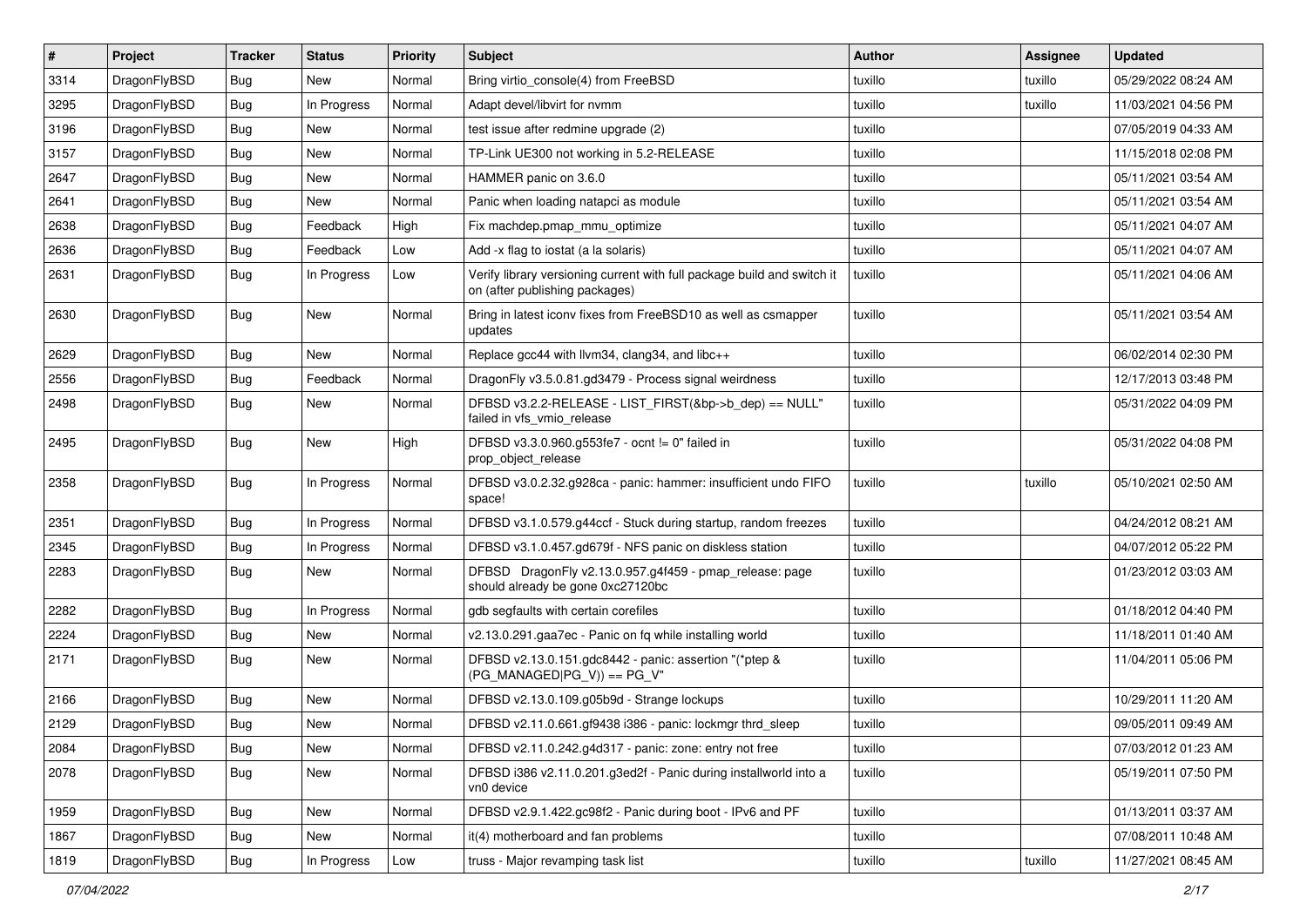| #    | Project      | <b>Tracker</b> | <b>Status</b> | <b>Priority</b> | Subject                                                                                                  | Author            | <b>Assignee</b> | <b>Updated</b>      |
|------|--------------|----------------|---------------|-----------------|----------------------------------------------------------------------------------------------------------|-------------------|-----------------|---------------------|
| 1332 | DragonFlyBSD | Bug            | Feedback      | Normal          | DFBSD 2.2 - Booting usbcdrom/usbsticks on thinkpad hangs on<br>"BTX Halted"                              | tuxillo           |                 | 05/11/2021 04:00 AM |
| 2140 | DragonFlyBSD | <b>Bug</b>     | <b>New</b>    | High            | hammer io delallocate panic with 'duplicate entry' message                                               | ttw               |                 | 10/07/2011 12:22 PM |
| 3231 | DragonFlyBSD | <b>Bug</b>     | New           | Normal          | wifi drops on 5.8                                                                                        | tse               |                 | 04/06/2020 05:08 AM |
| 3225 | DragonFlyBSD | <b>Bug</b>     | <b>New</b>    | Normal          | nfsd freeze when using qemu                                                                              | tse               |                 | 03/17/2020 11:52 AM |
| 3208 | DragonFlyBSD | <b>Bug</b>     | <b>New</b>    | Normal          | Crash related to nfsd                                                                                    | tse               |                 | 06/11/2020 05:52 AM |
| 3199 | DragonFlyBSD | <b>Bug</b>     | <b>New</b>    | Normal          | PFS label not found panic                                                                                | tse               |                 | 08/21/2019 03:51 AM |
| 3197 | DragonFlyBSD | <b>Bug</b>     | New           | Normal          | DragonFly upgrades                                                                                       | tse               |                 | 04/18/2020 04:18 PM |
| 3170 | DragonFlyBSD | <b>Bug</b>     | New           | Normal          | repeatable nfsd crash                                                                                    | tse               |                 | 06/11/2020 05:52 AM |
| 806  | DragonFlyBSD | Bug            | Feedback      | Normal          | boot error on MacBook                                                                                    | tralamazza        |                 | 06/04/2022 05:28 AM |
| 3319 | DragonFlyBSD | <b>Bug</b>     | New           | Normal          | setproctitle() calls can change effect of later setproctitle() calls                                     | tonyc             |                 | 06/29/2022 06:10 PM |
| 3252 | DragonFlyBSD | <b>Bug</b>     | <b>New</b>    | Normal          | tcsetattr/tcgetattr set errno incorrectly on non-TTY                                                     | tonyc             |                 | 10/26/2020 09:34 PM |
| 1579 | DragonFlyBSD | Bug            | Feedback      | Normal          | dfly 2.4.1 does not like HP DL360G4p and Smart Array 6400 with<br>MSA20                                  | tomaz.borstnar    | tuxillo         | 06/02/2014 02:44 PM |
| 1282 | DragonFlyBSD | <b>Bug</b>     | Feedback      | Normal          | panic (trap 12) when booting SMP kernel on Atom 330 (dual core)                                          | tomaz.borstnar    |                 | 05/11/2021 04:00 AM |
| 2473 | DragonFlyBSD | Bug            | <b>New</b>    | Normal          | Kernel crash when trying to up the wpi0 device (Dfly<br>v3.3.0.758.g47388-DEVELOPMENT)                   | tomaz             |                 | 02/24/2014 08:50 AM |
| 2931 | DragonFlyBSD | Bug            | <b>New</b>    | Low             | 'gdb' of 'vkernel' unable to print backtrace                                                             | tofergus          |                 | 07/26/2016 01:51 PM |
| 2930 | DragonFlyBSD | <b>Bug</b>     | <b>New</b>    | High            | 'objcache' causes panic during 'nfs readdir'                                                             | tofergus          |                 | 07/26/2016 01:09 PM |
| 2812 | DragonFlyBSD | <b>Bug</b>     | <b>New</b>    | Normal          | Panic on Intel DE3815TYKHE                                                                               | tmorp             |                 | 05/14/2015 03:14 PM |
| 3316 | DragonFlyBSD | Bug            | New           | Normal          | hammer2_dirent_create() allows creating >1 dirents with the same<br>name                                 | tkusumi           |                 | 06/05/2022 12:35 PM |
| 3312 | DragonFlyBSD | Submit         | New           | Normal          | hammer2: redundant chain modify after chain creation                                                     | tkusumi           |                 | 05/15/2022 01:35 PM |
| 3269 | DragonFlyBSD | Bug            | In Progress   | Normal          | Is double-buffer'd buf still required by HAMMER2?                                                        | tkusumi           |                 | 05/12/2021 04:09 PM |
| 3266 | DragonFlyBSD | Bug            | New           | High            | Filesystems broken due to "KKASSERT(count &<br>TOK_COUNTMASK);"                                          | tkusumi           |                 | 03/15/2021 01:21 PM |
| 3249 | DragonFlyBSD | <b>Bug</b>     | <b>New</b>    | Normal          | HAMMER2 fsync(2) not working properly                                                                    | tkusumi           |                 | 09/21/2020 07:07 AM |
| 3246 | DragonFlyBSD | <b>Bug</b>     | <b>New</b>    | Normal          | HAMMER2 unable to handle ENOSPC properly                                                                 | tkusumi           |                 | 09/04/2020 11:11 AM |
| 3184 | DragonFlyBSD | <b>Bug</b>     | <b>New</b>    | Normal          | tsleep(9) return value when PCATCH specified                                                             | tkusumi           |                 | 04/03/2019 06:49 AM |
| 3142 | DragonFlyBSD | Submit         | New           | Normal          | lib/libdmsg: Unbreak using new API EVP_CIPHER_CTX_new()                                                  | tkusumi           |                 | 07/08/2018 04:18 AM |
| 2857 | DragonFlyBSD | Bug            | New           | Normal          | hammer stalls via bitcoin-qt                                                                             | tkusumi           |                 | 11/30/2015 06:52 AM |
| 2459 | DragonFlyBSD | <b>Bug</b>     | Feedback      | Normal          | apic problems with HP Probook 4510s                                                                      | thowe             |                 | 11/27/2021 08:22 AM |
| 2609 | DragonFlyBSD | Bug            | New           | Normal          | master: panic: assertion<br>"LWKT TOKEN HELD ANY(vm object token(object))" failed in<br>swp_pager_lookup | thomas.nikolajsen |                 | 11/28/2013 11:36 AM |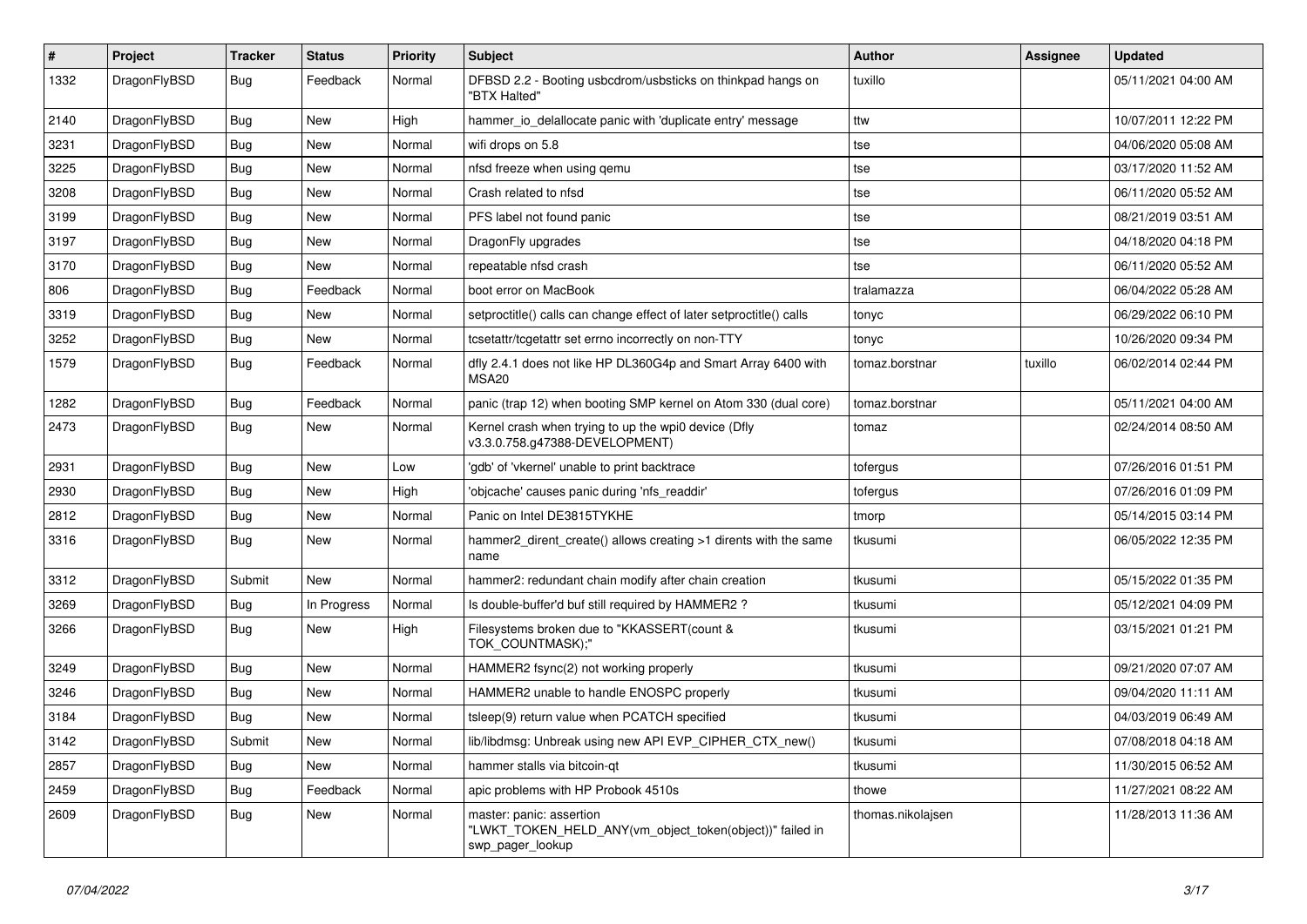| $\pmb{\#}$ | Project      | <b>Tracker</b> | <b>Status</b> | <b>Priority</b> | <b>Subject</b>                                                                      | <b>Author</b>     | <b>Assignee</b> | <b>Updated</b>      |
|------------|--------------|----------------|---------------|-----------------|-------------------------------------------------------------------------------------|-------------------|-----------------|---------------------|
| 2436       | DragonFlyBSD | Bug            | New           | Normal          | panic: assertion "lp->lwp_qcpu == dd->cpuid" failed in<br>dfly_acquire_curproc      | thomas.nikolajsen |                 | 01/23/2013 11:07 AM |
| 2296       | DragonFlyBSD | <b>Bug</b>     | In Progress   | High            | panic: assertion "m->wire count > 0" failed                                         | thomas.nikolajsen |                 | 08/30/2012 06:09 AM |
| 1984       | DragonFlyBSD | Bug            | New           | Normal          | hammer mount fails after crash - HAMMER: FIFO record bad head<br>signature          | thomas.nikolajsen |                 | 03/08/2011 06:57 PM |
| 285        | DragonFlyBSD | <b>Bug</b>     | Feedback      | Low             | interrupt latency with re without ip address configured                             | thomas.nikolajsen |                 | 02/20/2014 10:30 AM |
| 1127       | DragonFlyBSD | Bug            | Feedback      | Low             | cdrom drive not detected                                                            | tgr               | corecode        | 01/15/2015 08:55 AM |
| 3113       | DragonFlyBSD | Bug            | In Progress   | Urgent          | Booting vKernel fails due being out of swap space                                   | tcullen           |                 | 05/11/2021 04:14 AM |
| 3135       | DragonFlyBSD | Submit         | <b>New</b>    | Normal          | Add EVFILT RECV and EVFILT SEND                                                     | tautolog          |                 | 05/25/2018 09:59 PM |
| 3036       | DragonFlyBSD | Bug            | <b>New</b>    | Normal          | panic in icmp_redirect_start() ASSERT_IN_NETISR(0)                                  | tautolog          |                 | 05/11/2017 07:27 PM |
| 2921       | DragonFlyBSD | Submit         | New           | Normal          | Allow moused to accept userland mouse events                                        | tautolog          |                 | 05/11/2021 04:08 AM |
| 3217       | DragonFlyBSD | Bug            | <b>New</b>    | Normal          | rescue tools: make install fails if rescue folder doesn't exist                     | t dfbsd           |                 | 11/27/2019 08:16 PM |
| 3205       | DragonFlyBSD | <b>Bug</b>     | Feedback      | High            | Go compiler net test failing                                                        | dfbsd             | tuxillo         | 05/10/2021 02:45 AM |
| 2915       | DragonFlyBSD | Bug            | New           | High            | Hammer mirror-copy problem                                                          | dfbsd             |                 | 08/25/2016 05:28 AM |
| 2509       | DragonFlyBSD | Bug            | <b>New</b>    | Normal          | Redefinition of DIRBLKSIZ in restore(8)                                             | swildner          |                 | 06/04/2022 04:40 AM |
| 1913       | DragonFlyBSD | Bug            | New           | Normal          | panic: assertion: ip->flush_state != HAMMER_FST_FLUSH in<br>hammer_flush_inode_core | swildner          |                 | 11/20/2010 05:27 PM |
| 1907       | DragonFlyBSD | Bug            | <b>New</b>    | Normal          | Hammer crash in hammer_flusher_flush()                                              | swildner          |                 | 11/11/2010 05:07 AM |
| 243        | DragonFlyBSD | Bug            | Feedback      | Normal          | weird behavior in the shell                                                         | swildner          |                 | 05/31/2022 02:51 PM |
| 2082       | DragonFlyBSD | Bug            | <b>New</b>    | Normal          | dfbsd 2.10.1 amd64 - mc port build error with 'bmake bin-install'                   | sun-doctor        |                 | 05/25/2011 07:18 PM |
| 2020       | DragonFlyBSD | Bug            | <b>New</b>    | Low             | Port brcm80211 driver from Linux to DragonFly BSD                                   | studer            |                 | 03/05/2011 10:54 PM |
| 2055       | DragonFlyBSD | Bug            | <b>New</b>    | Normal          | $ssh + IPV6 + bridge \Rightarrow connection freezes$                                | steve             |                 | 04/24/2011 07:13 PM |
| 2004       | DragonFlyBSD | Bug            | <b>New</b>    | Normal          | LWKT_WAIT_IPIQ panic                                                                | steve             |                 | 03/08/2011 05:46 PM |
| 3129       | DragonFlyBSD | Bug            | <b>New</b>    | High            | Kernel panic with 5.2.0 on A2SDi-4C-HLN4F                                           | stateless         |                 | 04/24/2018 12:50 AM |
| 2587       | DragonFlyBSD | Bug            | <b>New</b>    | Normal          | SATA DVD writer not detected by DragonFly                                           | srussell          |                 | 09/04/2020 08:55 AM |
| 2586       | DragonFlyBSD | <b>Bug</b>     | New           | Normal          | pf: "modulate" state seems problematic                                              | srussell          |                 | 09/25/2013 07:36 PM |
| 2077       | DragonFlyBSD | <b>Bug</b>     | New           | Normal          | USB devices conflicting                                                             | srussell          |                 | 05/17/2011 05:12 PM |
| 2936       | DragonFlyBSD | Bug            | New           | Normal          | loader.efi crashes while loading kernel                                             | spaceille         |                 | 08/20/2016 06:17 AM |
| 1964       | DragonFlyBSD | Bug            | New           | Normal          | iwn (panic assertion : wlan_assert_serialized)                                      | sjmm.ptr          | josepht         | 02/01/2011 12:57 PM |
| 2141       | DragonFlyBSD | <b>Bug</b>     | New           | Urgent          | loader and/or documentation broken                                                  | sjg               |                 | 01/20/2012 10:51 AM |
| 2061       | DragonFlyBSD | Bug            | New           | Normal          | USB keyboard boot panic                                                             | sjg               |                 | 05/04/2012 12:20 AM |
| 1786       | DragonFlyBSD | <b>Bug</b>     | New           | Normal          | Calling NULL function pointer initiates panic loop                                  | sjg               |                 | 10/11/2010 05:28 PM |
| 1302       | DragonFlyBSD | <b>Bug</b>     | In Progress   | Normal          | Checkpoint regression?                                                              | sjg               | sjg             | 07/10/2013 05:22 PM |
| 2891       | DragonFlyBSD | <b>Bug</b>     | New           | Normal          | Kernel panic in IEEE802.11 related code                                             | shamaz            |                 | 05/29/2016 05:49 PM |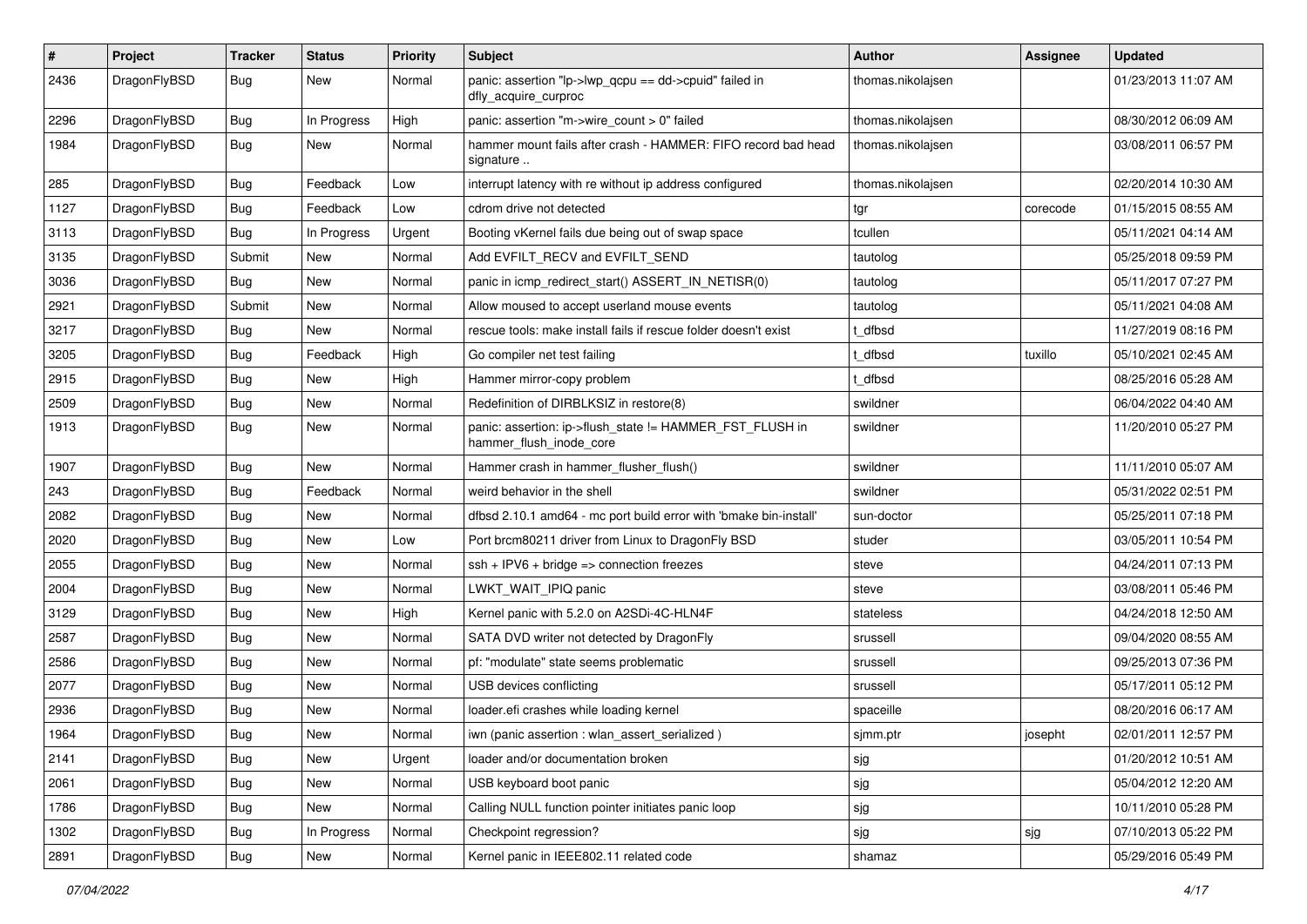| $\#$ | Project      | <b>Tracker</b> | <b>Status</b> | <b>Priority</b> | Subject                                                                                         | Author     | Assignee | <b>Updated</b>      |
|------|--------------|----------------|---------------|-----------------|-------------------------------------------------------------------------------------------------|------------|----------|---------------------|
| 2863 | DragonFlyBSD | Bug            | <b>New</b>    | Normal          | HAMMER synch tid is zero                                                                        | shamaz     |          | 12/12/2015 11:24 PM |
| 2820 | DragonFlyBSD | Bug            | <b>New</b>    | Normal          | TP-Link USB Wi-Fi adapter cannot be reattached to the system                                    | shamaz     |          | 05/22/2015 09:45 PM |
| 1961 | DragonFlyBSD | Bug            | New           | Normal          | Can't create dump from DDB                                                                      | shamaz     |          | 01/29/2011 09:02 PM |
| 1935 | DragonFlyBSD | Bug            | New           | Normal          | mouse does not work after switching between x and console                                       | shamaz     |          | 12/13/2010 10:06 AM |
| 1884 | DragonFlyBSD | <b>Bug</b>     | <b>New</b>    | Normal          | System completely freezes while listening music (devbuf: malloc<br>limit exceeded)              | shamaz     |          | 01/24/2011 05:00 PM |
| 2124 | DragonFlyBSD | Bug            | New           | Normal          | getty repeating too quickly on port /dev/ttyv0                                                  | sgeorge.ml |          | 09/01/2011 04:28 AM |
| 2396 | DragonFlyBSD | <b>Bug</b>     | Feedback      | High            | Latest 3.1 development version core dumps while destroying master<br><b>PFS</b>                 | sgeorge    |          | 01/23/2013 04:10 PM |
| 2347 | DragonFlyBSD | Bug            | Feedback      | High            | Hammer PFSes destroy does not give back full space allocated to<br><b>PFS</b>                   | sgeorge    |          | 07/19/2012 01:11 AM |
| 3160 | DragonFlyBSD | Submit         | In Progress   | Normal          | State the implementation difference in pkill/pgrep manual                                       | sevan      | tuxillo  | 06/03/2022 05:15 PM |
| 2933 | DragonFlyBSD | Submit         | New           | Normal          | Remove unix domain socket support from cat(1)                                                   | sevan      |          | 08/01/2016 08:10 PM |
| 2924 | DragonFlyBSD | Bug            | New           | Normal          | cat -v fails to tag characters in extended table with M- prefix with<br>some locales            | sevan      |          | 07/11/2016 07:18 AM |
| 2100 | DragonFlyBSD | <b>Bug</b>     | Feedback      | Normal          | devfs related panic                                                                             | sepherosa  | alexh    | 07/10/2011 02:29 PM |
| 2042 | DragonFlyBSD | <b>Bug</b>     | New           | Normal          | kernel panic, when run boot0cfg                                                                 | sepherosa  |          | 05/31/2022 03:01 PM |
| 1944 | DragonFlyBSD | Bug            | New           | Normal          | panic: backing_object 0xdea7b258 was somehow re-referenced<br>during collapse!                  | sepherosa  |          | 12/27/2010 02:06 AM |
| 2123 | DragonFlyBSD | Bug            | New           | Normal          | hammer is losing files                                                                          | schmir     |          | 08/30/2011 07:56 PM |
| 3047 | DragonFlyBSD | Bug            | New           | Normal          | HAMMER critical write error                                                                     | samuel     |          | 06/19/2019 09:50 AM |
| 2549 | DragonFlyBSD | <b>Bug</b>     | In Progress   | Normal          | netgraph7: Kernel page fault.                                                                   | russiane39 | nant     | 05/10/2013 11:20 PM |
| 2316 | DragonFlyBSD | <b>Bug</b>     | New           | Normal          | Ungraceful invalid password handling for adding a new user in the<br>installer                  | rune       |          | 04/27/2012 11:23 PM |
| 2423 | DragonFlyBSD | Bug            | New           | Urgent          | After multiple panics/locks, hitting KKASSERT in<br>hammer init cursor                          | rumcic     |          | 09/18/2012 02:28 AM |
| 2080 | DragonFlyBSD | <b>Bug</b>     | New           | Normal          | panic: lockmgr thrd sleep: called from interrupt, ipi, or hard code<br>section                  | rumcic     |          | 05/30/2011 05:06 PM |
| 2072 | DragonFlyBSD | Bug            | <b>New</b>    | Normal          | Fatal trap 12: stopped at lwkt_send_ipiq3                                                       | rumcic     |          | 05/17/2011 04:12 AM |
| 1975 | DragonFlyBSD | <b>Bug</b>     | New           | Normal          | Applications seg fault in select() and poll()                                                   | rumcic     |          | 05/31/2022 02:58 PM |
| 1874 | DragonFlyBSD | <b>Bug</b>     | New           | Normal          | mpd listening on all IPs, accepting only on one                                                 | rumcic     |          | 05/08/2011 01:01 PM |
| 1873 | DragonFlyBSD | Bug            | New           | Normal          | Panic upon usb mouse detach and reattaching                                                     | rumcic     |          | 02/01/2011 09:53 AM |
| 1580 | DragonFlyBSD | <b>Bug</b>     | Feedback      | Normal          | Panic (Fatal trap 12: page fault while in kernel mode) while playing<br>with pf and netif names | rumcic     |          | 12/21/2018 01:21 AM |
| 1489 | DragonFlyBSD | <b>Bug</b>     | Feedback      | Normal          | panic: ufs dirbad: bad dir                                                                      | rumcic     |          | 03/10/2013 04:34 AM |
| 1250 | DragonFlyBSD | <b>Bug</b>     | Feedback      | Normal          | Panic upon plugging an USB flash drive into the machine                                         | rumcic     |          | 03/10/2013 05:17 AM |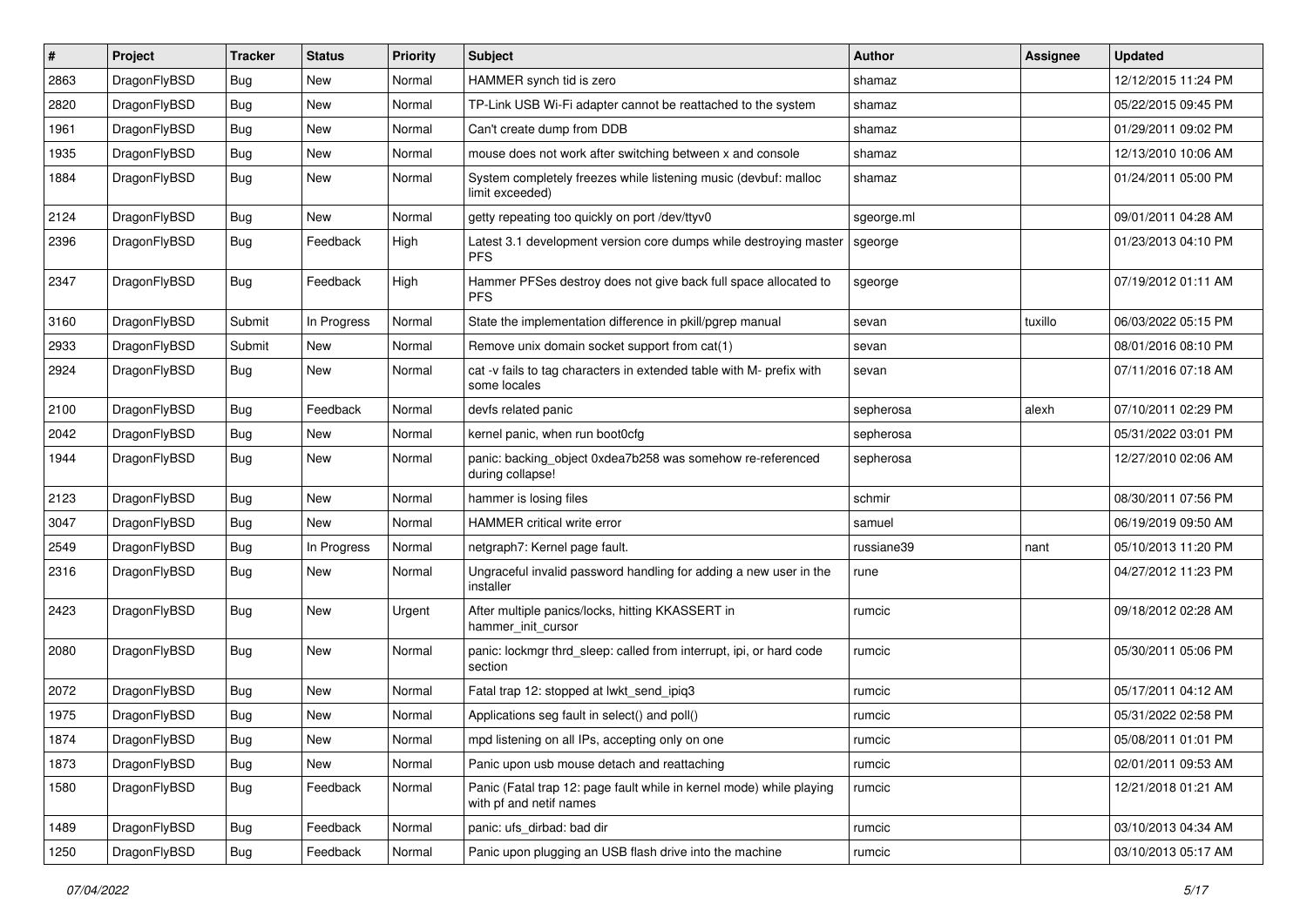| $\vert$ # | Project      | <b>Tracker</b> | <b>Status</b> | <b>Priority</b> | <b>Subject</b>                                                                                                                                                                                    | Author       | Assignee | <b>Updated</b>      |
|-----------|--------------|----------------|---------------|-----------------|---------------------------------------------------------------------------------------------------------------------------------------------------------------------------------------------------|--------------|----------|---------------------|
| 1249      | DragonFlyBSD | Bug            | Feedback      | Normal          | panic: ffs vfree: freeing free inode                                                                                                                                                              | rumcic       |          | 03/10/2013 05:13 AM |
| 1218      | DragonFlyBSD | Bug            | In Progress   | Normal          | panic: assertion: error == 0 in hammer_start_transaction                                                                                                                                          | rumcic       |          | 05/11/2021 04:00 AM |
| 1192      | DragonFlyBSD | Submit         | New           | Normal          | KKASSERTs in sys/kern/uipc_{msg,socket}.c are too strict                                                                                                                                          | rumcic       |          | 05/11/2021 04:07 AM |
| 998       | DragonFlyBSD | Bug            | In Progress   | Normal          | Unconfiguring a vn while it is mounted                                                                                                                                                            | rumcic       | tuxillo  | 05/11/2021 04:00 AM |
| 2887      | DragonFlyBSD | Bug            | New           | Low             | Missing extattr_namespace_to_string and<br>extattr string to namespace functions                                                                                                                  | rubenk       |          | 02/06/2016 05:09 AM |
| 3141      | DragonFlyBSD | Bug            | <b>New</b>    | Normal          | dhclient blocks boot process                                                                                                                                                                      | rowo         |          | 12/16/2018 11:01 AM |
| 2738      | DragonFlyBSD | Bug            | New           | Normal          | Hammer: Strange behavior when trying to recover old version of<br>moved file                                                                                                                      | roland       |          | 11/20/2014 08:02 AM |
| 2626      | DragonFlyBSD | Bug            | New           | Normal          | iwn driver drops with error: "firmware error 'iwn_intr: fatal firmware<br>error""                                                                                                                 | rodyaj       |          | 01/09/2014 05:50 AM |
| 600       | DragonFlyBSD | Bug            | <b>New</b>    | Low             | /sys/libkern/karc4random                                                                                                                                                                          | robin carey5 | profmakx | 01/19/2015 03:07 AM |
| 2430      | DragonFlyBSD | Bug            | <b>New</b>    | Normal          | Alternate Password Hash method                                                                                                                                                                    | robin.carey1 |          | 10/07/2012 06:28 AM |
| 2138      | DragonFlyBSD | <b>Bug</b>     | New           | Normal          | > 100% CPU usage                                                                                                                                                                                  | robin.carey1 |          | 09/26/2011 12:20 PM |
| 1836      | DragonFlyBSD | Bug            | <b>New</b>    | Normal          | Incorrect TCP checksum show up in tcpdump                                                                                                                                                         | robgar1      |          | 05/15/2022 11:22 AM |
| 2822      | DragonFlyBSD | Bug            | New           | Normal          | USB 3.0 stick throws "reading primary partition table: error<br>accessing offset 000[] for 152" error, while the stick works on any<br>other OS I tested                                          | revuwa       | profmakx | 06/29/2015 05:56 AM |
| 2675      | DragonFlyBSD | Bug            | New           | Low             | Ultimate N WiFi Link 5300 get iwn_intr: fatal firmware error on 5GHz                                                                                                                              | revuwa       |          | 05/11/2021 04:07 AM |
| 3313      | DragonFlyBSD | Bug            | New           | Normal          | Can't boot from my live USB at all. The kernel loading process<br>hangs.                                                                                                                          | rempas       |          | 06/03/2022 12:16 AM |
| 1560      | DragonFlyBSD | Bug            | Feedback      | Normal          | Unable to modify partition table on ThinkPad T61p during install                                                                                                                                  | rehsack      |          | 01/15/2015 08:57 AM |
| 2371      | DragonFlyBSD | Bug            | <b>New</b>    | Normal          | Timezone problem with America/Sao Paulo                                                                                                                                                           | raitech      |          | 05/17/2012 01:42 PM |
| 1942      | DragonFlyBSD | Bug            | <b>New</b>    | Normal          | locking against myself in getcacheblk()?                                                                                                                                                          | qhwt.dfly    |          | 05/31/2022 02:15 PM |
| 1917      | DragonFlyBSD | Bug            | <b>New</b>    | Normal          | panic: assertion: (RB_EMPTY(&ip->rec_tree) && (ip->flags &<br>HAMMER_INODE_XDIRTY) == 0)    (!RB_EMPTY(&ip->rec_tree)<br>&& (ip->flags & HAMMER_INODE_XDIRTY) != 0) in<br>hammer_flush_inode_done | qhwt.dfly    |          | 11/24/2010 03:23 AM |
| 1876      | DragonFlyBSD | Bug            | <b>New</b>    | Normal          | devfs in jail + logging out from console(ttyv1+) -> panic                                                                                                                                         | qhwt.dfly    | tuxillo  | 05/31/2022 03:24 PM |
| 1577      | DragonFlyBSD | Bug            | Feedback      | Normal          | panic: assertion: leaf->base.obj_id == ip->obj_id in<br>hammer_ip_delete_range                                                                                                                    | qhwt+dfly    |          | 05/11/2021 04:01 AM |
| 1387      | DragonFlyBSD | Bug            | Feedback      | Normal          | zero-size malloc and ps: kvm_getprocs: Bad address                                                                                                                                                | qhwt+dfly    |          | 05/11/2021 04:00 AM |
| 1368      | DragonFlyBSD | Bug            | In Progress   | Normal          | suspend signal race?                                                                                                                                                                              | qhwt+dfly    |          | 05/11/2021 03:51 AM |
| 570       | DragonFlyBSD | Bug            | Feedback      | Normal          | 1.8.x: ACPI problems                                                                                                                                                                              | qhwt+dfly    |          | 06/02/2014 03:45 AM |
| 3245      | DragonFlyBSD | <b>Bug</b>     | New           | Normal          | panic: free: guard1x fail, i915 load from loader.conf                                                                                                                                             | polachok     |          | 08/21/2020 10:36 AM |
| 1101      | DragonFlyBSD | <b>Bug</b>     | Feedback      | Normal          | ohci related panic                                                                                                                                                                                | polachok     |          | 05/11/2021 04:00 AM |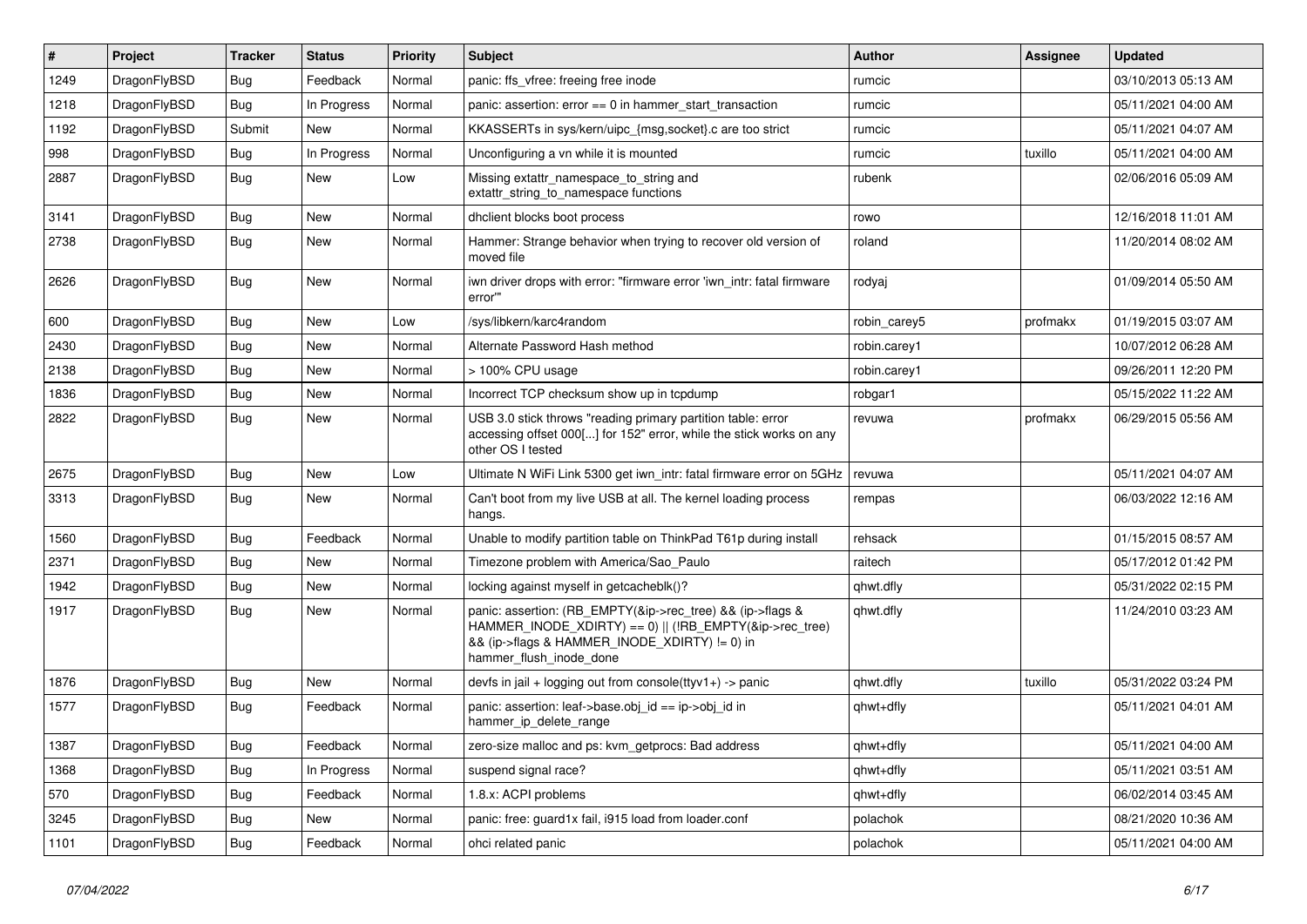| #    | Project      | <b>Tracker</b> | <b>Status</b> | <b>Priority</b> | Subject                                                                                                        | Author   | Assignee | <b>Updated</b>      |
|------|--------------|----------------|---------------|-----------------|----------------------------------------------------------------------------------------------------------------|----------|----------|---------------------|
| 2496 | DragonFlyBSD | <b>Bug</b>     | New           | Normal          | NTFS malloc limit exceeded                                                                                     | plasmob  | tuxillo  | 02/19/2013 08:47 AM |
| 3302 | DragonFlyBSD | <b>Bug</b>     | <b>New</b>    | Normal          | Will not boot on System76 Lemur Pro (lemp10)                                                                   | piecuch  |          | 11/03/2021 10:21 AM |
| 3298 | DragonFlyBSD | <b>Bug</b>     | New           | Normal          | Running "w" and having logged in via XDM through VNC, "w" prints<br>an extra error message                     | piecuch  |          | 10/25/2021 09:16 AM |
| 3239 | DragonFlyBSD | Bug            | New           | Normal          | unable to SIGKILL glitched emacs                                                                               | piecuch  |          | 05/26/2020 03:30 AM |
| 3238 | DragonFlyBSD | <b>Bug</b>     | <b>New</b>    | Normal          | race conditions when printing from vkernel console                                                             | piecuch  |          | 05/19/2020 02:50 PM |
| 3247 | DragonFlyBSD | <b>Bug</b>     | <b>New</b>    | Normal          | Kernel panic doing nothing much                                                                                | phma     |          | 09/12/2020 11:40 PM |
| 2816 | DragonFlyBSD | <b>Bug</b>     | <b>New</b>    | Normal          | A multitasking process being debugged can get stuck                                                            | phma     |          | 05/19/2015 03:57 AM |
| 2611 | DragonFlyBSD | <b>Bug</b>     | New           | Normal          | Change in IP address results in network not working                                                            | phma     |          | 12/05/2013 07:55 PM |
| 2557 | DragonFlyBSD | Bug            | New           | Normal          | stock 3.4.1 kernel halts during booting if dm and dm_target_crypt<br>are loaded and RAID controller is present | phma     |          | 05/12/2013 10:38 PM |
| 2552 | DragonFlyBSD | Bug            | <b>New</b>    | Low             | hammer recovery should indicate progress                                                                       | phma     |          | 05/03/2013 12:13 AM |
| 2547 | DragonFlyBSD | <b>Bug</b>     | New           | High            | crashed while doing a dry run of pkg rolling-replace                                                           | phma     |          | 04/18/2013 10:40 PM |
| 2389 | DragonFlyBSD | <b>Bug</b>     | <b>New</b>    | Normal          | computer crashed while listing processes                                                                       | phma     |          | 06/18/2012 02:49 PM |
| 2387 | DragonFlyBSD | <b>Bug</b>     | New           | Normal          | hammer ignores -t during dedup                                                                                 | phma     |          | 06/17/2012 12:30 PM |
| 2331 | DragonFlyBSD | <b>Bug</b>     | <b>New</b>    | Normal          | reading mouse mode from unopen file descriptor hangs mouse<br>driver                                           | phma     |          | 03/14/2012 09:43 AM |
| 2311 | DragonFlyBSD | <b>Bug</b>     | <b>New</b>    | Normal          | Xorg crash having something to do with drm                                                                     | phma     |          | 02/22/2012 09:59 AM |
| 2306 | DragonFlyBSD | <b>Bug</b>     | New           | Normal          | a crash starts the kernel debugger in text mode, but just reboots in X                                         | phma     |          | 02/11/2012 08:02 PM |
| 1559 | DragonFlyBSD | <b>Bug</b>     | <b>New</b>    | Normal          | kernel trap                                                                                                    | phma     |          | 11/27/2021 08:43 AM |
| 1990 | DragonFlyBSD | Bug            | <b>New</b>    | Normal          | /mnt too large to mount                                                                                        | peur.neu |          | 02/16/2011 11:24 PM |
| 1951 | DragonFlyBSD | <b>Bug</b>     | New           | Normal          | dma_timeouts at phyaddr on a good hdd                                                                          | peur.neu |          | 01/04/2011 07:12 AM |
| 1943 | DragonFlyBSD | <b>Bug</b>     | New           | Normal          | hammer assertion panic                                                                                         | peter    |          | 12/27/2010 12:45 AM |
| 3226 | DragonFlyBSD | <b>Bug</b>     | New           | Normal          | Xorg freezes in vm: thread stuck in "objtrm1"                                                                  | peeter   |          | 04/08/2020 02:10 AM |
| 2970 | DragonFlyBSD | <b>Bug</b>     | New           | Normal          | kernel 4.7: "Is -I" causes panic on UDF filesystem: "bgetvp -<br>overlapping buffer"                           | peeter   |          | 12/21/2016 02:46 AM |
| 2898 | DragonFlyBSD | <b>Bug</b>     | New           | Normal          | <b>HAMMER</b> panic                                                                                            | pavalos  |          | 11/03/2018 07:05 AM |
| 2526 | DragonFlyBSD | <b>Bug</b>     | New           | Normal          | hammer cleanup doesn't run on first day of DST                                                                 | pavalos  |          | 10/18/2016 05:28 PM |
| 2248 | DragonFlyBSD | <b>Bug</b>     | New           | Normal          | sysctl panic                                                                                                   | pavalos  |          | 11/23/2011 06:23 PM |
| 2199 | DragonFlyBSD | <b>Bug</b>     | New           | Normal          | screen segfaults if utmpx isn't present                                                                        | pavalos  |          | 11/15/2011 10:52 PM |
| 2099 | DragonFlyBSD | <b>Bug</b>     | <b>New</b>    | Normal          | page fault panic in vm system                                                                                  | pavalos  |          | 07/10/2011 08:51 AM |
| 2048 | DragonFlyBSD | <b>Bug</b>     | New           | Normal          | panic: ffs sync: rofs mod                                                                                      | pavalos  |          | 04/12/2011 05:45 AM |
| 2008 | DragonFlyBSD | <b>Bug</b>     | New           | Normal          | lwkt_setcpu_remote: td->td_flags 00800621 console flood                                                        | pavalos  |          | 03/06/2011 09:37 PM |
| 1969 | DragonFlyBSD | <b>Bug</b>     | New           | Normal          | pf-related network problem                                                                                     | pavalos  | lentferj | 02/01/2011 06:57 PM |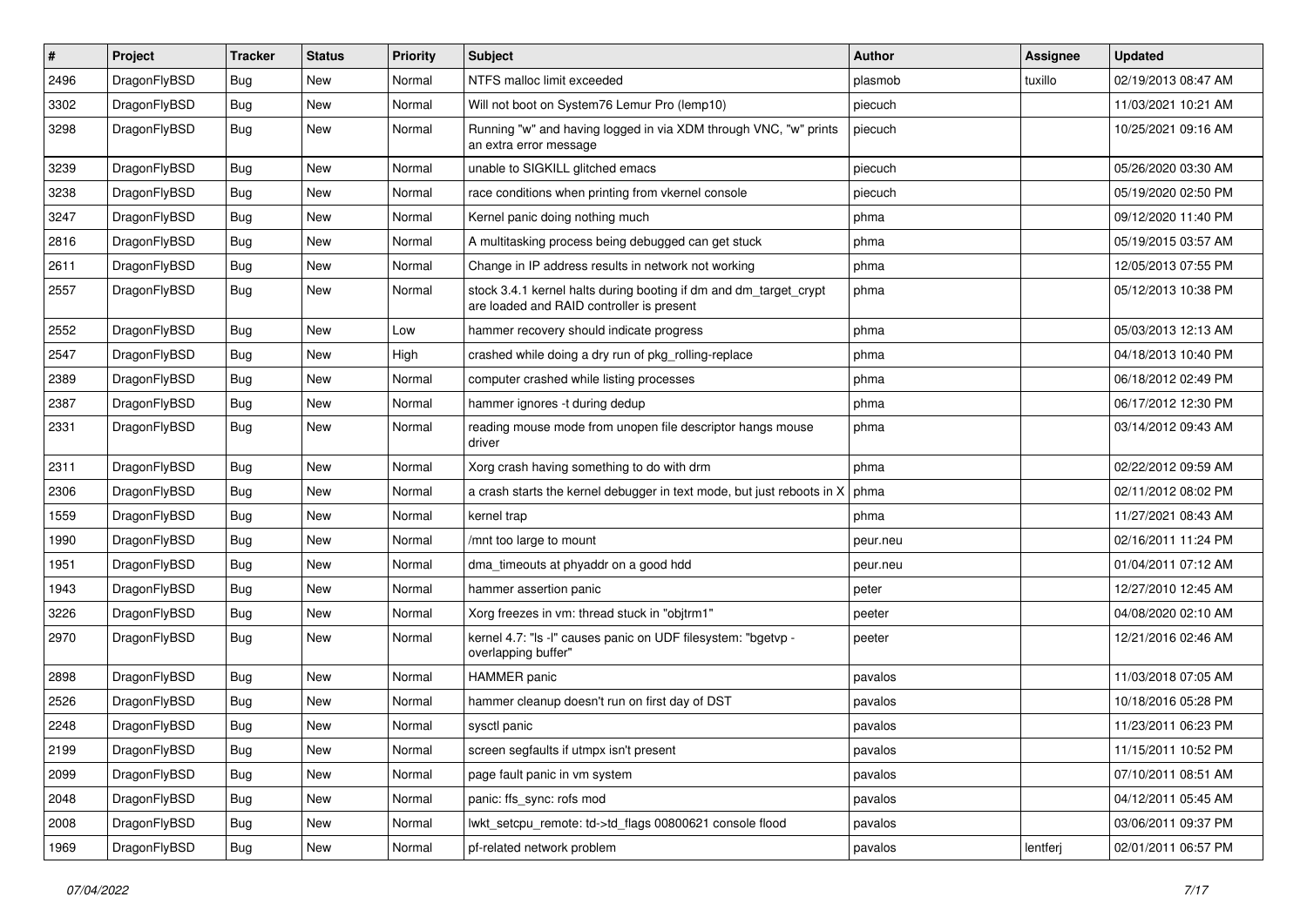| #    | Project      | <b>Tracker</b> | <b>Status</b> | <b>Priority</b> | Subject                                                                                                            | <b>Author</b>          | <b>Assignee</b> | <b>Updated</b>      |
|------|--------------|----------------|---------------|-----------------|--------------------------------------------------------------------------------------------------------------------|------------------------|-----------------|---------------------|
| 1949 | DragonFlyBSD | <b>Bug</b>     | <b>New</b>    | Normal          | iwn panic                                                                                                          | pavalos                |                 | 01/30/2011 03:21 AM |
| 1946 | DragonFlyBSD | <b>Bug</b>     | <b>New</b>    | Normal          | ieee80211 panic                                                                                                    | pavalos                | josepht         | 01/27/2011 06:00 PM |
| 1769 | DragonFlyBSD | <b>Bug</b>     | New           | Normal          | panic: assertion: _tp->tt_msg->tt_cpuid == mycpuid in<br>tcp_callout_active                                        | pavalos                | sjg             | 05/15/2022 11:07 AM |
| 599  | DragonFlyBSD | <b>Bug</b>     | New           | Urgent          | 1.9.0 reproducable panic                                                                                           | pavalos                |                 | 12/22/2010 01:08 AM |
| 2117 | DragonFlyBSD | <b>Bug</b>     | New           | High            | ACPI and/or bce(4) problem with 2.11.0.673.g0d557 on HP DL380<br>G6                                                | pauska                 |                 | 08/22/2011 10:15 AM |
| 2874 | DragonFlyBSD | <b>Bug</b>     | <b>New</b>    | Normal          | make world DESTDIR=/emptydir fails                                                                                 | pascii                 |                 | 12/25/2015 07:04 AM |
| 3107 | DragonFlyBSD | <b>Bug</b>     | New           | Low             | ACPI interrupt storm when loading i915 on Lenovo T460                                                              | oyvinht                |                 | 07/15/2020 07:01 AM |
| 3152 | DragonFlyBSD | <b>Bug</b>     | Feedback      | Normal          | Console's size in ttyv0 and single user mode is sticking to 80x25,<br>while ttyv1 can make use of the whole screen | overtime               |                 | 02/24/2019 01:08 AM |
| 2802 | DragonFlyBSD | <b>Bug</b>     | <b>New</b>    | Normal          | USB Wifi urtwn0 crash from cd boot                                                                                 | opvalues               |                 | 03/10/2015 01:07 AM |
| 2799 | DragonFlyBSD | <b>Bug</b>     | New           | Normal          | Fatal trap 12 caused by moused(8) -p /dev/cual0                                                                    | opvalues               |                 | 03/04/2015 11:01 PM |
| 3052 | DragonFlyBSD | Bug            | New           | Normal          | panic DragonFly v4.8.1-RELEASE by mounting a malformed NTFS<br>image [64.000]                                      | open.source@ribose.com |                 | 08/14/2017 03:22 AM |
| 3051 | DragonFlyBSD | <b>Bug</b>     | <b>New</b>    | Normal          | panic DragonFly v4.8.1-RELEASE by mounting a malformed NTFS<br>image [12.000]                                      | open.source@ribose.com |                 | 08/14/2017 03:20 AM |
| 3049 | DragonFlyBSD | <b>Bug</b>     | New           | Normal          | panic DragonFly v4.8.1-RELEASE by mounting a malformed<br>msdosfs image [12.128]                                   | open.source@ribose.com |                 | 08/14/2017 02:53 AM |
| 2622 | DragonFlyBSD | Bug            | <b>New</b>    | Normal          | VAIO FIT15E fn keys support                                                                                        | nonsolosoft            |                 | 12/31/2013 01:31 AM |
| 2621 | DragonFlyBSD | Bug            | <b>New</b>    | Normal          | core dump using cdrom                                                                                              | nonsolosoft            |                 | 12/27/2013 12:43 AM |
| 2412 | DragonFlyBSD | <b>Bug</b>     | New           | Normal          | wlan0 fails to get address via dhclient                                                                            | nonsolosoft            |                 | 08/30/2012 05:55 AM |
| 2182 | DragonFlyBSD | <b>Bug</b>     | New           | Normal          | if msk PHY FIFO underrun/overflow                                                                                  | nonsolosoft            |                 | 09/03/2012 06:39 AM |
| 1193 | DragonFlyBSD | <b>Bug</b>     | New           | Normal          | kernel doesn't recognize cdrom drive                                                                               | nonsolosoft            |                 | 01/25/2014 09:11 PM |
| 3215 | DragonFlyBSD | <b>Bug</b>     | New           | Normal          | Hang in tcdrain(3) after write(3)                                                                                  | noloader               |                 | 11/25/2019 03:08 PM |
| 2098 | DragonFlyBSD | Submit         | New           | Normal          | [PATCH] correct ath man page example<br>(/usr/src/share/man/man4/ath.4)                                            | nobody                 |                 | 11/15/2011 12:27 AM |
| 2958 | DragonFlyBSD | Bug            | Feedback      | Normal          | Hammer FS dies during pruning after massive write load                                                             | neilb                  |                 | 10/11/2016 04:20 AM |
| 2957 | DragonFlyBSD | Bug            | Feedback      | Normal          | swapoff -a followed by swapon -a doesn't give your swap back                                                       | neilb                  |                 | 10/09/2016 04:17 AM |
| 2104 | DragonFlyBSD | Bug            | New           | Normal          | network configuration seg. fault on install CD                                                                     | navratil               |                 | 07/26/2011 07:55 AM |
| 679  | DragonFlyBSD | <b>Bug</b>     | New           | Low             | Netgraph backward compatibility for old *LEN constants                                                             | nant                   | nant            | 02/18/2014 05:45 AM |
| 1144 | DragonFlyBSD | <b>Bug</b>     | Feedback      | Normal          | Incorrect clock under KVM                                                                                          | msylvan                |                 | 03/09/2013 01:17 PM |
| 168  | DragonFlyBSD | <b>Bug</b>     | In Progress   | Normal          | Livelocked limit engaged while trying to setup IPW wireless                                                        | mschacht               | sepherosa       | 05/11/2021 04:05 AM |
| 3218 | DragonFlyBSD | <b>Bug</b>     | New           | Normal          | Kernel panics are not sent to comconsole when booted over EFI                                                      | mqudsi                 |                 | 12/02/2019 08:52 PM |
| 3317 | DragonFlyBSD | <b>Bug</b>     | In Progress   | Normal          | Network vtnet0 not working on Hetzner cloud                                                                        | mneumann               |                 | 06/18/2022 03:55 AM |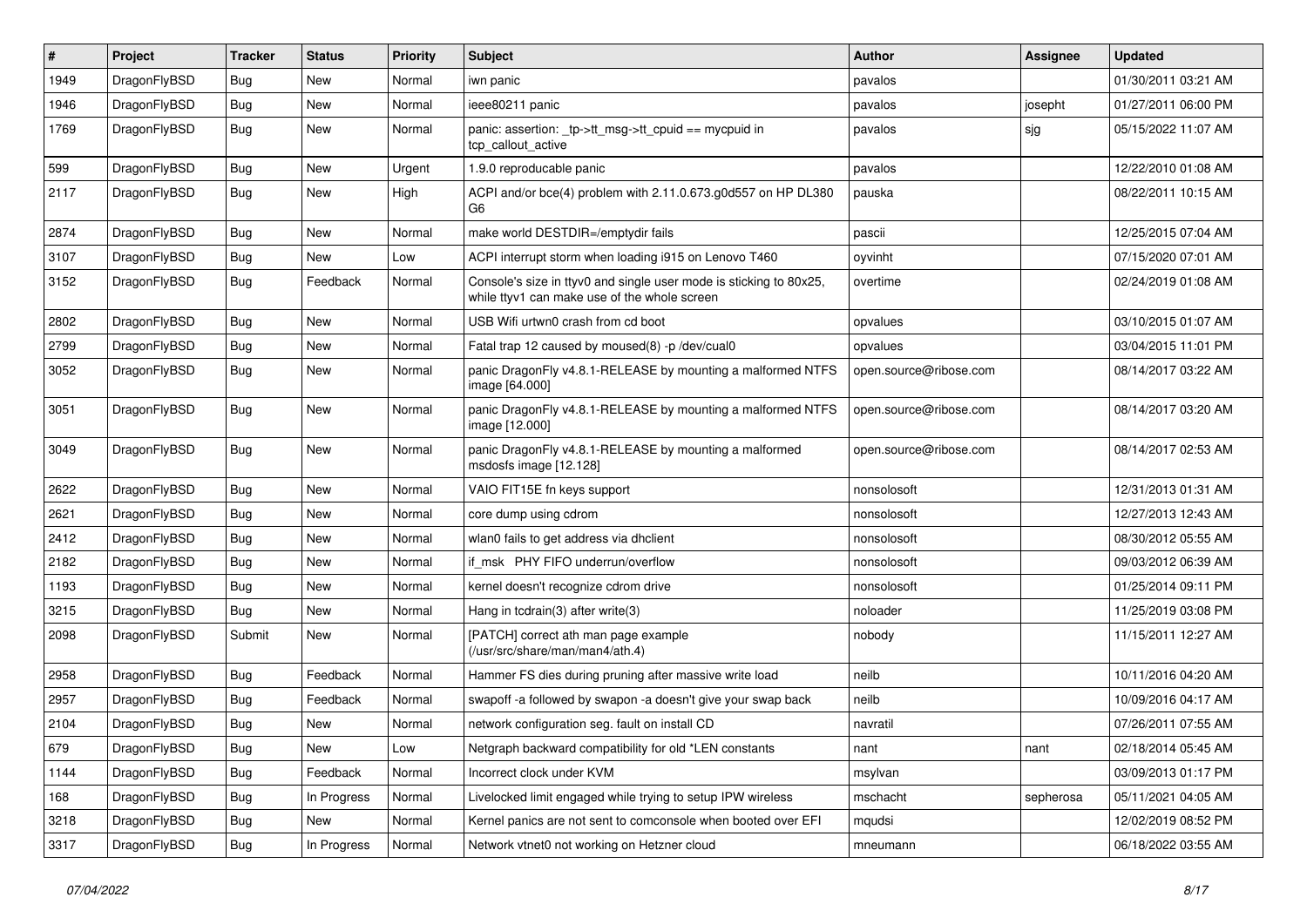| $\sharp$ | Project      | <b>Tracker</b> | <b>Status</b> | <b>Priority</b> | Subject                                                                                                 | <b>Author</b> | Assignee  | <b>Updated</b>      |
|----------|--------------|----------------|---------------|-----------------|---------------------------------------------------------------------------------------------------------|---------------|-----------|---------------------|
| 3235     | DragonFlyBSD | Bug            | New           | Normal          | Kernel panic in devfs vnops.c                                                                           | mneumann      |           | 04/28/2020 07:00 AM |
| 3222     | DragonFlyBSD | Bug            | <b>New</b>    | Normal          | gcc - undefined reference to '__atomic_load' (missing libatomic?)                                       | mneumann      |           | 02/08/2020 02:45 AM |
| 3111     | DragonFlyBSD | <b>Bug</b>     | In Progress   | High            | Mouse lags every second heavily under X11                                                               | mneumann      |           | 12/12/2017 09:46 PM |
| 2972     | DragonFlyBSD | <b>Bug</b>     | New           | Normal          | ipfw3 "deny to me" does not work correctly                                                              | mneumann      |           | 12/27/2016 12:11 PM |
| 2881     | DragonFlyBSD | Bug            | <b>New</b>    | Normal          | Pulseaudio hangs/resets system when starting X11                                                        | mneumann      |           | 01/09/2016 03:08 AM |
| 2788     | DragonFlyBSD | Bug            | New           | Normal          | ioctl GSLICEINFO: Not working for vnode slice                                                           | mneumann      |           | 02/12/2015 07:49 AM |
| 1293     | DragonFlyBSD | <b>Bug</b>     | New           | Normal          | 2.2.1-REL Installer Request                                                                             | mk            | tuxillo   | 05/11/2021 04:00 AM |
| 2644     | DragonFlyBSD | <b>Bug</b>     | Feedback      | Normal          | 3.6.0-REL trap 9 on boot                                                                                | memmerto      |           | 11/27/2021 08:08 AM |
| 2598     | DragonFlyBSD | <b>Bug</b>     | <b>New</b>    | Normal          | i386 via USB Booting                                                                                    | mbzadegan     |           | 10/21/2013 02:28 AM |
| 2067     | DragonFlyBSD | Bug            | New           | Normal          | sound/pcm: "play interrupt timeout, channel dead"                                                       | matthiasr     |           | 05/11/2021 03:55 AM |
| 1860     | DragonFlyBSD | <b>Bug</b>     | Feedback      | Normal          | Panic while creating UFS fs on vn(4) for initrd                                                         | matthias      |           | 02/29/2012 07:16 AM |
| 3035     | DragonFlyBSD | <b>Bug</b>     | New           | Normal          | panic: assertion "cpu >= 0 && cpu < ncpus" failed in netisr_cpuport<br>at /usr/src/sys/net/netisr2.h:87 | masu          |           | 05/11/2017 01:24 AM |
| 2809     | DragonFlyBSD | <b>Bug</b>     | New           | Normal          | hammer mirror-stream                                                                                    | masu          |           | 04/10/2015 12:33 AM |
| 2092     | DragonFlyBSD | <b>Bug</b>     | <b>New</b>    | Normal          | Panic: Bad link elm 0x next->prev != elm                                                                | masterblaster | dillon    | 12/04/2011 12:49 PM |
| 2370     | DragonFlyBSD | <b>Bug</b>     | <b>New</b>    | Normal          | panic: ffs valloc: dup alloc                                                                            | marino        | vsrinivas | 02/01/2013 09:28 AM |
| 2167     | DragonFlyBSD | <b>Bug</b>     | New           | Normal          | shutdown/reboot fails after uptime msg                                                                  | marino        |           | 11/28/2011 03:01 AM |
| 2531     | DragonFlyBSD | Bug            | New           | Normal          | camcontrol fails to disable APM                                                                         | m.lombardi85  |           | 03/23/2013 12:28 PM |
| 2808     | DragonFlyBSD | <b>Bug</b>     | New           | Normal          | X freeze by switching between X and VT - results in black screen                                        | lukesky333    |           | 05/11/2021 03:55 AM |
| 2434     | DragonFlyBSD | <b>Bug</b>     | New           | Normal          | BTX Halted - Boot fails on USB/GUI                                                                      | lucmv         |           | 10/17/2012 08:12 PM |
| 2565     | DragonFlyBSD | <b>Bug</b>     | New           | Normal          | "ifconfig ix0 up" panic                                                                                 | Itpig402a     |           | 06/03/2013 05:46 AM |
| 3310     | DragonFlyBSD | <b>Bug</b>     | In Progress   | Normal          | NVMM+QEMU fail to boot with UEFI: Mem Assist Failed<br>[gpa=0xfffffff0]                                 | liweitianux   |           | 01/11/2022 03:22 PM |
| 3028     | DragonFlyBSD | Bug            | In Progress   | Normal          | installer: confusion of set/get disk encryption passphrase dialogs                                      | liweitianux   | tuxillo   | 06/03/2022 05:13 PM |
| 2917     | DragonFlyBSD | <b>Bug</b>     | New           | Normal          | da8: reading primary partition table: error accessing offset<br>000000000000 for 512                    | liweitianux   |           | 05/11/2021 08:43 PM |
| 2892     | DragonFlyBSD | <b>Bug</b>     | <b>New</b>    | Normal          | swap_pager:indefinite wait bufferf error                                                                | Ihmwzy        |           | 02/21/2016 10:32 PM |
| 2421     | DragonFlyBSD | <b>Bug</b>     | New           | High            | Kernel panic: vm_fault: page 0xc0f70000 not busy!                                                       | lentferj      |           | 10/03/2012 08:16 AM |
| 2288     | DragonFlyBSD | Bug            | Feedback      | Normal          | Random IO performance loss introduced since January 1st                                                 | lentferj      |           | 01/23/2013 04:21 PM |
| 1939     | DragonFlyBSD | Bug            | New           | Normal          | Panic on nightly build and stress test box                                                              | lentferj      |           | 12/18/2010 08:41 AM |
| 1916     | DragonFlyBSD | <b>Bug</b>     | <b>New</b>    | Normal          | Constant crashes on x86_64 with UFS                                                                     | lentferj      |           | 11/21/2010 07:40 PM |
| 2529     | DragonFlyBSD | <b>Bug</b>     | New           | Low             | Sundance network adapter is not detected and attached                                                   | kworr         |           | 03/25/2013 02:29 AM |
| 1727     | DragonFlyBSD | <b>Bug</b>     | Feedback      | Normal          | CD boot panic (2.6.1) (usb?)                                                                            | kiril         |           | 05/15/2022 05:10 AM |
| 2645     | DragonFlyBSD | <b>Bug</b>     | New           | Normal          | panic with dsched fq and ioprio                                                                         | jyoung15      |           | 02/20/2014 07:29 AM |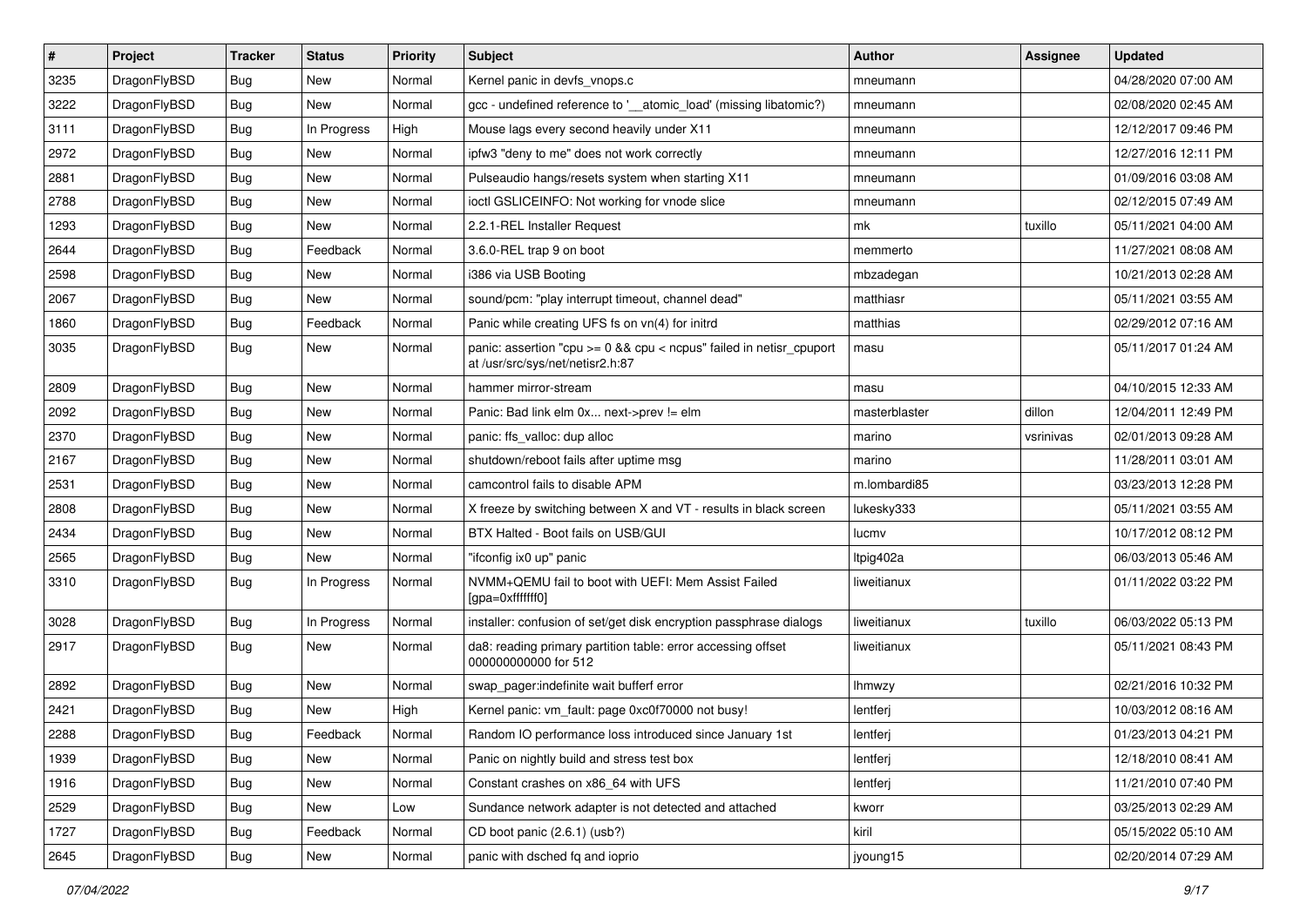| $\vert$ # | Project      | <b>Tracker</b> | <b>Status</b> | <b>Priority</b> | Subject                                                                                                    | Author          | Assignee  | <b>Updated</b>      |
|-----------|--------------|----------------|---------------|-----------------|------------------------------------------------------------------------------------------------------------|-----------------|-----------|---------------------|
| 3228      | DragonFlyBSD | <b>Bug</b>     | <b>New</b>    | Low             | pfi kif unref: state refcount $\leq 0$ in dmesg                                                            | justin          |           | 03/05/2021 06:39 AM |
| 2444      | DragonFlyBSD | <b>Bug</b>     | <b>New</b>    | Normal          | Crash during Hammer overnight cleanup                                                                      | justin          |           | 11/04/2012 07:58 AM |
| 2090      | DragonFlyBSD | <b>Bug</b>     | Feedback      | Normal          | snd_hda does not support headphone automute                                                                | justin          |           | 03/29/2012 08:03 PM |
| 385       | DragonFlyBSD | Bug            | Feedback      | Low             | Mail archive address removal                                                                               | justin          | justin    | 03/09/2013 11:24 AM |
| 2245      | DragonFlyBSD | Bug            | New           | Normal          | panic: assertion "ref < &td->td_toks_end" failed in lwkt_gettoken at<br>/usr/src/sys/kern/lwkt token.c:588 | juanfra684      |           | 11/22/2011 07:41 PM |
| 2153      | DragonFlyBSD | Bug            | <b>New</b>    | Normal          | Too many unuseful warnings at boot                                                                         | juanfra684      |           | 10/18/2011 10:16 PM |
| 1717      | DragonFlyBSD | <b>Bug</b>     | Feedback      | Normal          | HAMMER panic in hammer_cursor_down()                                                                       | josepht1        |           | 05/11/2021 04:05 AM |
| 2568      | DragonFlyBSD | Bug            | <b>New</b>    | Normal          | AHCI panic                                                                                                 | josepht         |           | 06/07/2013 05:52 PM |
| 2013      | DragonFlyBSD | Bug            | In Progress   | Normal          | oversized DMA request loop                                                                                 | josepht         |           | 05/11/2021 04:06 AM |
| 1745      | DragonFlyBSD | Bug            | Feedback      | Normal          | kmalloc panic                                                                                              | josepht         |           | 05/11/2021 04:05 AM |
| 1330      | DragonFlyBSD | Bug            | Feedback      | Normal          | Hammer, usb disk, SYNCHRONIZE CACHE failure                                                                | josepht         |           | 06/02/2014 04:56 AM |
| 2712      | DragonFlyBSD | <b>Bug</b>     | New           | Normal          | connect(2) returns EINVAL when retrying after ECONNREFUSED                                                 | jorisgio        |           | 08/14/2014 05:31 PM |
| 2391      | DragonFlyBSD | Bug            | In Progress   | Normal          | System lock with ahci and acpi enabled on ATI RS690 chipset with<br>SMB600 sata controller                 | jorisgio        | vadaszi   | 06/03/2015 03:51 PM |
| 2890      | DragonFlyBSD | <b>Bug</b>     | New           | Normal          | not able to boot usb installer on Toshiba Chromebook 2                                                     | johnnywhishbone |           | 02/22/2016 03:42 AM |
| 3089      | DragonFlyBSD | Bug            | In Progress   | Normal          | vtnet(4) - disable TCP checksum offload by default                                                         | jlane           | vadaszi   | 05/11/2021 04:14 AM |
| 2731      | DragonFlyBSD | Bug            | In Progress   | Normal          | Screen full of random colors when starting Xorg with Intel Haswell<br>HD Graphics P4600                    | ikatzmaier      |           | 11/12/2014 04:08 PM |
| 2369      | DragonFlyBSD | Bug            | New           | Normal          | panic: Bad link elm 0xffffffe07edf6068 next->prev != elm                                                   | jaydg           |           | 08/15/2012 03:04 AM |
| 2353      | DragonFlyBSD | Bug            | In Progress   | Normal          | panic: assertion "gd->gd_spinlocks_wr == 0" failed in<br>bsd4_schedulerclock                               | jaydg           | alexh     | 11/28/2012 01:57 AM |
| 2308      | DragonFlyBSD | Bug            | <b>New</b>    | Normal          | System freeze when unloading snd_hda                                                                       | jaydg           |           | 02/19/2012 07:15 AM |
| 3134      | DragonFlyBSD | <b>Bug</b>     | New           | Normal          | RFC 3021 (/31 networks) appear to be unsupported                                                           | jailbird        |           | 05/16/2018 11:03 PM |
| 2825      | DragonFlyBSD | Bug            | <b>New</b>    | High            | 3x dhclient = hanging system (objcache exhausted)                                                          | jaccovonb       | sepherosa | 05/11/2021 03:55 AM |
| 2746      | DragonFlyBSD | Bug            | <b>New</b>    | Normal          | some fraction of xterms started from the xmonad window manager<br>get killed with SIGALRM                  | isenmann        | profmakx  | 12/28/2014 02:51 AM |
| 2604      | DragonFlyBSD | Bug            | <b>New</b>    | Normal          | dell laptop does not boot with LATEST                                                                      | isenmann        |           | 11/20/2013 02:07 AM |
| 3029      | DragonFlyBSD | <b>Bug</b>     | <b>New</b>    | Normal          | Running DflyBSD 4.8 on FreeBSD bhyve as a guest                                                            | iron            |           | 05/13/2022 04:33 AM |
| 3189      | DragonFlyBSD | <b>Bug</b>     | New           | Normal          | Allow DragonFly Mail Agent to accept an alternate config via<br>command line switch                        | lang            |           | 08/16/2021 12:42 AM |
| 3206      | DragonFlyBSD | Submit         | New           | Normal          | update psm/kbd to FreeBSD 12.0 code                                                                        | htse            |           | 10/05/2019 03:49 PM |
| 3201      | DragonFlyBSD | Submit         | New           | Normal          | Fixes make search display                                                                                  | htse            |           | 08/20/2021 04:02 PM |
| 2680      | DragonFlyBSD | Bug            | New           | Low             | boot0cfg update makes box unbootable                                                                       | herrgard        |           | 06/10/2014 06:02 AM |
| 2125      | DragonFlyBSD | Bug            | New           | Normal          | Weird garbage in dmesg                                                                                     | herrgard        |           | 08/30/2011 08:04 PM |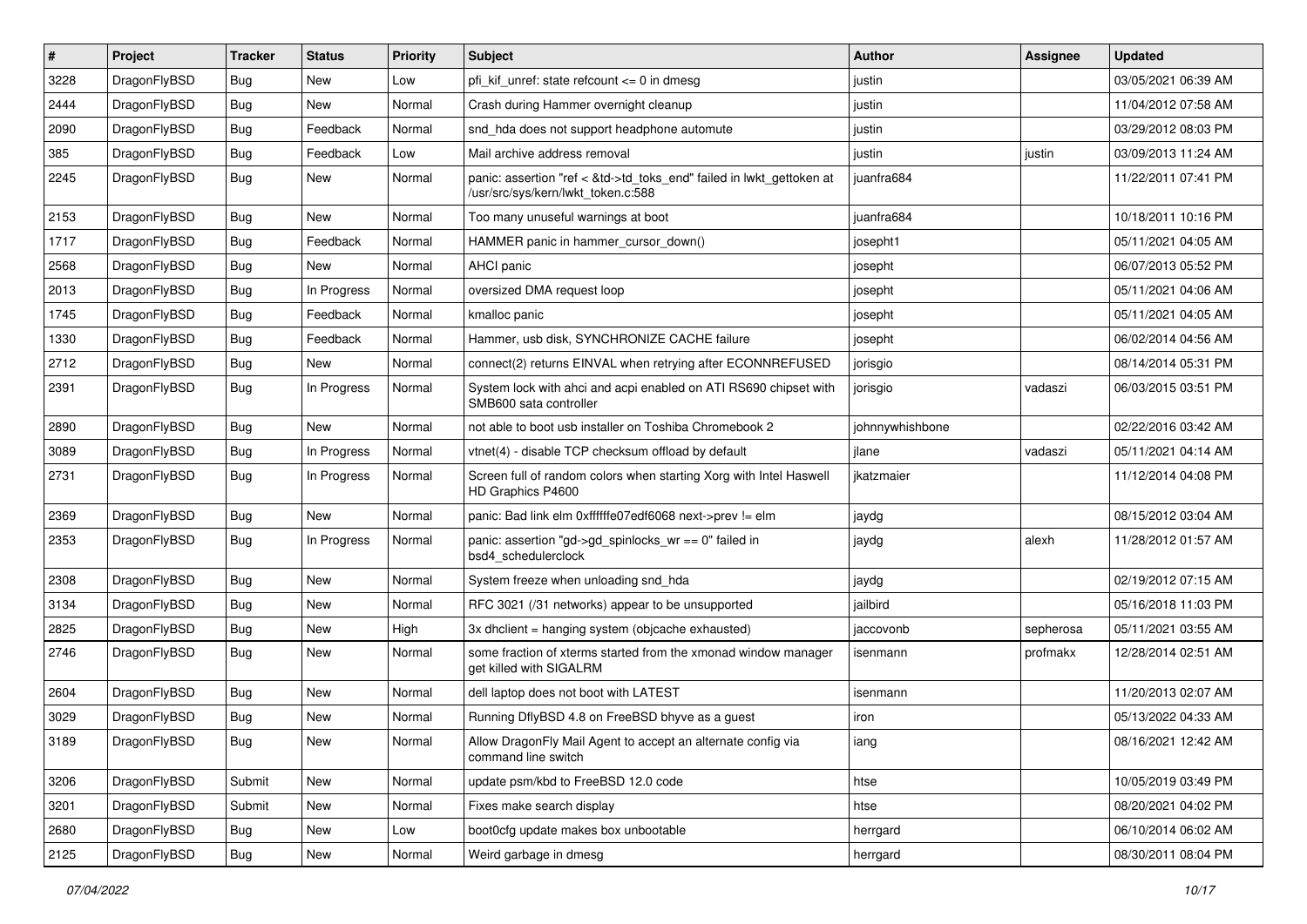| $\sharp$ | Project      | <b>Tracker</b> | <b>Status</b> | <b>Priority</b> | Subject                                                                         | <b>Author</b> | Assignee  | <b>Updated</b>      |
|----------|--------------|----------------|---------------|-----------------|---------------------------------------------------------------------------------|---------------|-----------|---------------------|
| 2045     | DragonFlyBSD | Bug            | New           | Normal          | ral(4): Fatal trap 12: page fault while in kernel mode (two panics)             | herrgard      |           | 11/03/2011 05:34 PM |
| 1982     | DragonFlyBSD | Bug            | New           | Low             | There is no linuxulator on x86-64                                               | herrgard      |           | 05/31/2022 02:25 PM |
| 1563     | DragonFlyBSD | <b>Bug</b>     | Feedback      | Normal          | reset(1) doesn't reset terminal to the defaults                                 | hasso         |           | 03/10/2013 04:17 AM |
| 1532     | DragonFlyBSD | Bug            | New           | Low             | jemalloc doesn't work on DragonFly                                              | hasso         | sjg       | 08/02/2011 01:14 AM |
| 1525     | DragonFlyBSD | Bug            | <b>New</b>    | Normal          | boehm-gc problems                                                               | hasso         |           | 10/13/2012 07:13 PM |
| 1502     | DragonFlyBSD | <b>Bug</b>     | In Progress   | Normal          | Lock while deleting files from nohistory HAMMER directories                     | hasso         |           | 03/10/2013 04:28 AM |
| 1486     | DragonFlyBSD | Bug            | Feedback      | Normal          | Interrupt storm related to SATA DVD device                                      | hasso         |           | 05/11/2021 04:01 AM |
| 1430     | DragonFlyBSD | <b>Bug</b>     | New           | Normal          | Buggy $w(1)$ ?                                                                  | hasso         | alexh     | 11/24/2010 08:09 AM |
| 1428     | DragonFlyBSD | <b>Bug</b>     | Feedback      | Low             | POSIX.1e implementation is too old                                              | hasso         | tuxillo   | 05/11/2021 04:00 AM |
| 1411     | DragonFlyBSD | Bug            | Feedback      | Normal          | Burning doesn't work with ahci(4)                                               | hasso         | dillon    | 05/11/2021 04:00 AM |
| 1313     | DragonFlyBSD | <b>Bug</b>     | New           | Low             | Signal code in kernel needs major overhaul (signal queues,<br>si code, si addr) | hasso         |           | 05/11/2021 04:00 AM |
| 884      | DragonFlyBSD | Bug            | In Progress   | High            | Performance/memory problems under filesystem IO load                            | hasso         |           | 05/11/2021 03:50 AM |
| 2095     | DragonFlyBSD | Bug            | <b>New</b>    | Low             | Running installer post-install: Unsupported DFUI transport "                    | greenrd       |           | 06/26/2011 09:20 AM |
| 2094     | DragonFlyBSD | Bug            | New           | Normal          | Segfault when gdb printing backtrace from core dump                             | greenrd       |           | 06/25/2011 04:14 PM |
| 3165     | DragonFlyBSD | <b>Bug</b>     | New           | Normal          | Looping at boot time                                                            | gop           |           | 12/28/2018 01:04 PM |
| 2577     | DragonFlyBSD | <b>Bug</b>     | <b>New</b>    | Normal          | virtio-blk iops performance is cpu limited on high end devices                  | gjs278        | vsrinivas | 08/01/2013 02:28 PM |
| 2819     | DragonFlyBSD | Bug            | In Progress   | Normal          | Random micro system freezes after a week of uptime                              | ftigeot       | dillon    | 08/16/2015 08:46 PM |
| 2803     | DragonFlyBSD | Bug            | <b>New</b>    | Normal          | HAMMER: Warning: UNDO area too small!                                           | ftigeot       |           | 03/11/2015 03:42 PM |
| 2674     | DragonFlyBSD | Bug            | New           | Normal          | <b>GPT Support</b>                                                              | ftigeot       |           | 12/28/2015 02:54 PM |
| 2619     | DragonFlyBSD | Bug            | <b>New</b>    | Normal          | DragonFly 3.6 can't be installed on a 6TB volume                                | ftigeot       |           | 02/23/2014 11:55 PM |
| 2535     | DragonFlyBSD | <b>Bug</b>     | New           | Normal          | Imap processes apparentlt blocked on disk I/O                                   | ftigeot       |           | 04/02/2013 09:31 AM |
| 2416     | DragonFlyBSD | Bug            | <b>New</b>    | Normal          | ".' entry can be removed on mounted nfs filesystem                              | ftigeot       | tuxillo   | 06/03/2014 04:40 AM |
| 2403     | DragonFlyBSD | Bug            | New           | Low             | newfs - E doesn't handle / dev/serno device names properly                      | ftigeot       |           | 08/17/2012 05:07 AM |
| 2122     | DragonFlyBSD | Submit         | New           | Normal          | [Review] Fixes to the VFS layer                                                 | ftigeot       |           | 05/31/2022 03:25 PM |
| 2051     | DragonFlyBSD | <b>Bug</b>     | New           | Normal          | No ipv6 lan route entry created on 2.10                                         | ftigeot       |           | 04/21/2011 10:37 AM |
| 2037     | DragonFlyBSD | Bug            | Feedback      | Normal          | Panic Bad link elm while building packages                                      | ftigeot       | dillon    | 04/21/2011 07:20 AM |
| 1923     | DragonFlyBSD | <b>Bug</b>     | New           | Normal          | Abysmal NFS performance with IPv6                                               | ftigeot       |           | 12/05/2010 09:34 PM |
| 1826     | DragonFlyBSD | <b>Bug</b>     | New           | Normal          | panic during boot: assertion so->so_port  in tcp_input                          | ftigeot       |           | 05/15/2022 11:05 AM |
| 1818     | DragonFlyBSD | <b>Bug</b>     | New           | Normal          | panic: Bad tailq NEXT (kqueue issue ?)                                          | ftigeot       |           | 05/15/2022 11:40 AM |
| 1593     | DragonFlyBSD | <b>Bug</b>     | Feedback      | Normal          | panic: assertion: ccb == ap->ap_err_ccb in ahci_put_err_ccb                     | ftigeot       | ftigeot   | 05/15/2022 05:09 AM |
| 1899     | DragonFlyBSD | Bug            | New           | Normal          | Keyboard doesn't work                                                           | fransm        |           | 05/15/2022 03:32 PM |
| 846      | DragonFlyBSD | <b>Bug</b>     | Feedback      | Normal          | USB bugs:usb mouse can't used!                                                  | frankning     |           | 01/15/2015 08:36 AM |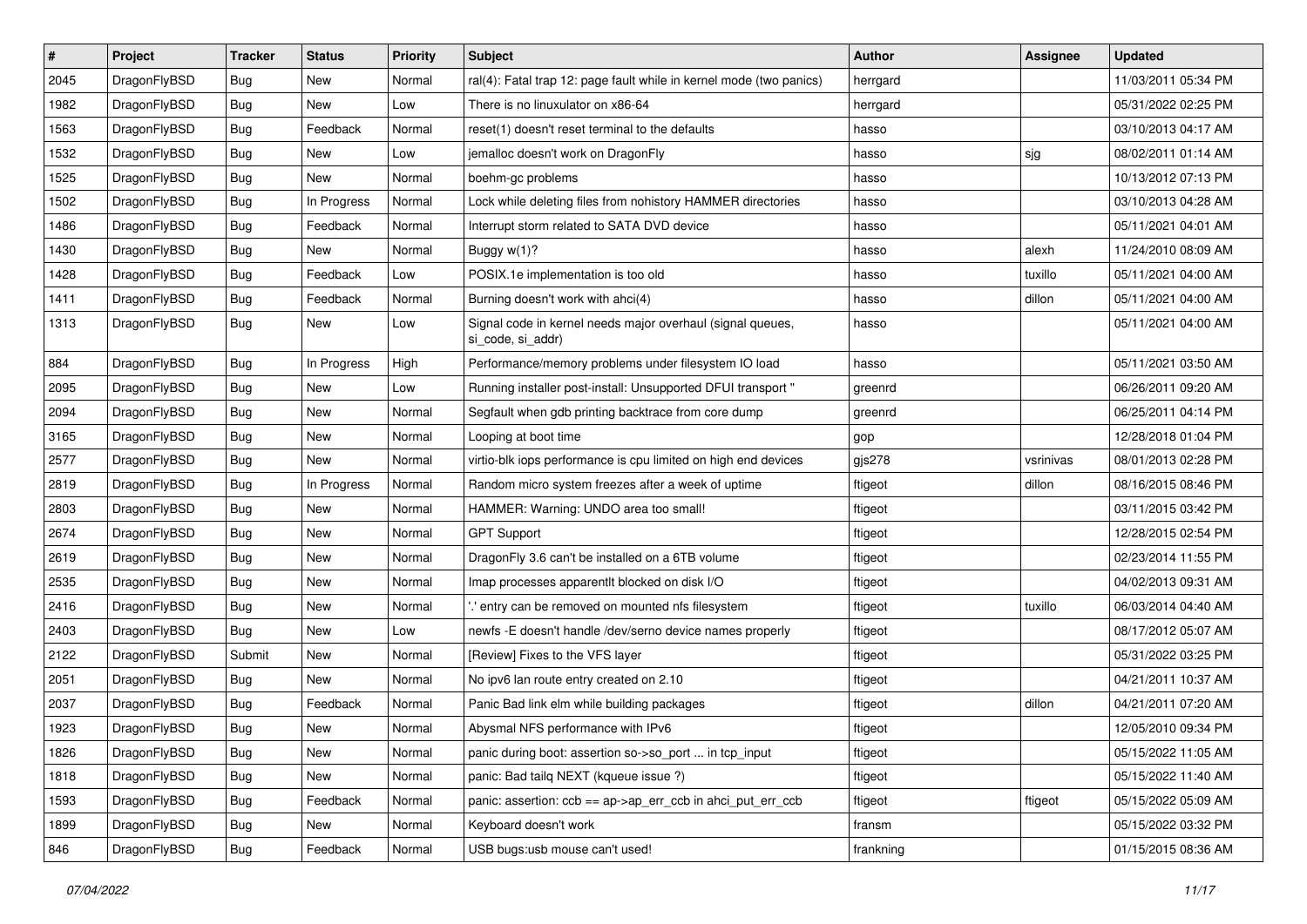| $\sharp$ | Project      | <b>Tracker</b> | <b>Status</b> | <b>Priority</b> | Subject                                                                                                    | <b>Author</b> | Assignee | <b>Updated</b>      |
|----------|--------------|----------------|---------------|-----------------|------------------------------------------------------------------------------------------------------------|---------------|----------|---------------------|
| 1672     | DragonFlyBSD | Bug            | Feedback      | Normal          | panic (trap 12) around btree_search() in 2.4.1-RELEASE                                                     | floid         |          | 01/19/2015 03:36 AM |
| 979      | DragonFlyBSD | <b>Bug</b>     | Feedback      | Normal          | Failure-prone USB mass storage (SB600? msdosfs? CAM?)                                                      | floid         |          | 01/15/2015 08:38 AM |
| 2657     | DragonFlyBSD | Bug            | New           | High            | Needs acl to migrate our servers                                                                           | ferney        |          | 03/31/2014 11:37 AM |
| 2569     | DragonFlyBSD | Bug            | New           | Normal          | ctime NFS                                                                                                  | ferney        |          | 08/11/2013 04:35 AM |
| 2075     | DragonFlyBSD | Bug            | New           | Normal          | pflogd on x86 64                                                                                           | fanch         |          | 05/16/2011 04:04 PM |
| 3276     | DragonFlyBSD | Submit         | <b>New</b>    | Normal          | Add option controlling whether gpt expand expands the last partition<br>(needs testing)                    | falsifian     |          | 07/10/2021 03:35 AM |
| 2544     | DragonFlyBSD | Bug            | <b>New</b>    | Normal          | live DVD system boot (menu option 1) caused db> prompt on<br>PE1950                                        | estrabd       |          | 05/11/2021 03:54 AM |
| 2254     | DragonFlyBSD | <b>Bug</b>     | New           | Normal          | panic: assertion "ref < &td->td_toks_end" failed in lwkt_gettoken at<br>/usr/src/sys/kern/lwkt token.c:588 | eocallaghan   |          | 12/05/2011 10:21 PM |
| 2164     | DragonFlyBSD | Bug            | New           | Normal          | panic on reboot from usb.                                                                                  | eocallaghan   |          | 10/27/2011 09:29 AM |
| 2161     | DragonFlyBSD | Bug            | <b>New</b>    | Normal          | Outdated xorg.conf file gets installed into etc and screws up mouse                                        | eocallaghan   |          | 10/27/2011 01:51 PM |
| 2158     | DragonFlyBSD | Bug            | New           | Normal          | iwn panics with assertion on boot.                                                                         | eocallaghan   |          | 10/24/2011 04:13 PM |
| 1947     | DragonFlyBSD | Bug            | New           | Low             | GA-880GM-UD2H (rev. 1.3) AHCI fails to detect disks at the end of<br>the RAID controller                   | eocallaghan   |          | 11/27/2021 08:46 AM |
| 1831     | DragonFlyBSD | Bug            | Feedback      | High            | HAMMER "malloc limit exceeded" panic                                                                       | eocallaghan   | dillon   | 06/04/2022 04:38 AM |
| 1592     | DragonFlyBSD | <b>Bug</b>     | Feedback      | Normal          | AcpiOSUnmapMemory: Warning, deallocation did not track<br>allocation.                                      | eocallaghan   |          | 06/02/2014 07:45 AM |
| 1591     | DragonFlyBSD | Bug            | Feedback      | Normal          | Lenovo X301 hangs with AHCI Driver CMD TIMEOUT<br>STS=d0 <bsy></bsy>                                       | eocallaghan   |          | 05/11/2021 04:05 AM |
| 1877     | DragonFlyBSD | Bug            | New           | Normal          | Freeze during 1st hammer cleanup after new install                                                         | elekktretterr |          | 05/15/2022 11:43 AM |
| 1669     | DragonFlyBSD | Bug            | In Progress   | Normal          | Drive wont open using button                                                                               | elekktretterr |          | 02/29/2012 12:05 PM |
| 1668     | DragonFlyBSD | Bug            | Feedback      | Normal          | Power button not working                                                                                   | elekktretterr |          | 03/10/2013 06:22 AM |
| 1634     | DragonFlyBSD | Bug            | New           | Normal          | panic: spin lock: 0xe4ad1320, indefinitive wait!                                                           | elekktretterr |          | 01/19/2015 03:21 AM |
| 1613     | DragonFlyBSD | Bug            | Feedback      | Normal          | USB Keyboard not working on master                                                                         | elekktretterr |          | 05/11/2021 04:05 AM |
| 1463     | DragonFlyBSD | Bug            | <b>New</b>    | Normal          | Mountroot before drives are initialized                                                                    | elekktretterr |          | 12/07/2010 01:30 PM |
| 1456     | DragonFlyBSD | Bug            | Feedback      | Normal          | Microsoft wireless desktop problems                                                                        | elekktretterr |          | 01/15/2015 08:34 AM |
| 1454     | DragonFlyBSD | Bug            | Feedback      | Normal          | Unable to boot from external USB DVD drive                                                                 | elekktretterr |          | 05/11/2021 04:01 AM |
| 1194     | DragonFlyBSD | Bug            | <b>New</b>    | Normal          | SCSI errors while trying to copy photos from my camera                                                     | elekktretterr |          | 01/14/2015 04:39 PM |
| 1181     | DragonFlyBSD | <b>Bug</b>     | In Progress   | Normal          | ACX111 panic                                                                                               | elekktretterr |          | 05/11/2021 04:00 AM |
| 3117     | DragonFlyBSD | <b>Bug</b>     | <b>New</b>    | Normal          | Problem with colours if "intel" video-driver used                                                          | dpostolov     |          | 01/07/2018 11:35 PM |
| 3116     | DragonFlyBSD | <b>Bug</b>     | New           | Normal          | da0 detects on very big volume if to _remove_usb install stick and<br>reboot on Intel NUC5PPYH             | dpostolov     |          | 01/07/2018 09:40 PM |
| 1774     | DragonFlyBSD | <b>Bug</b>     | New           | Normal          | New IP header cleanup branch available for testing                                                         | dillon        |          | 05/15/2022 10:59 AM |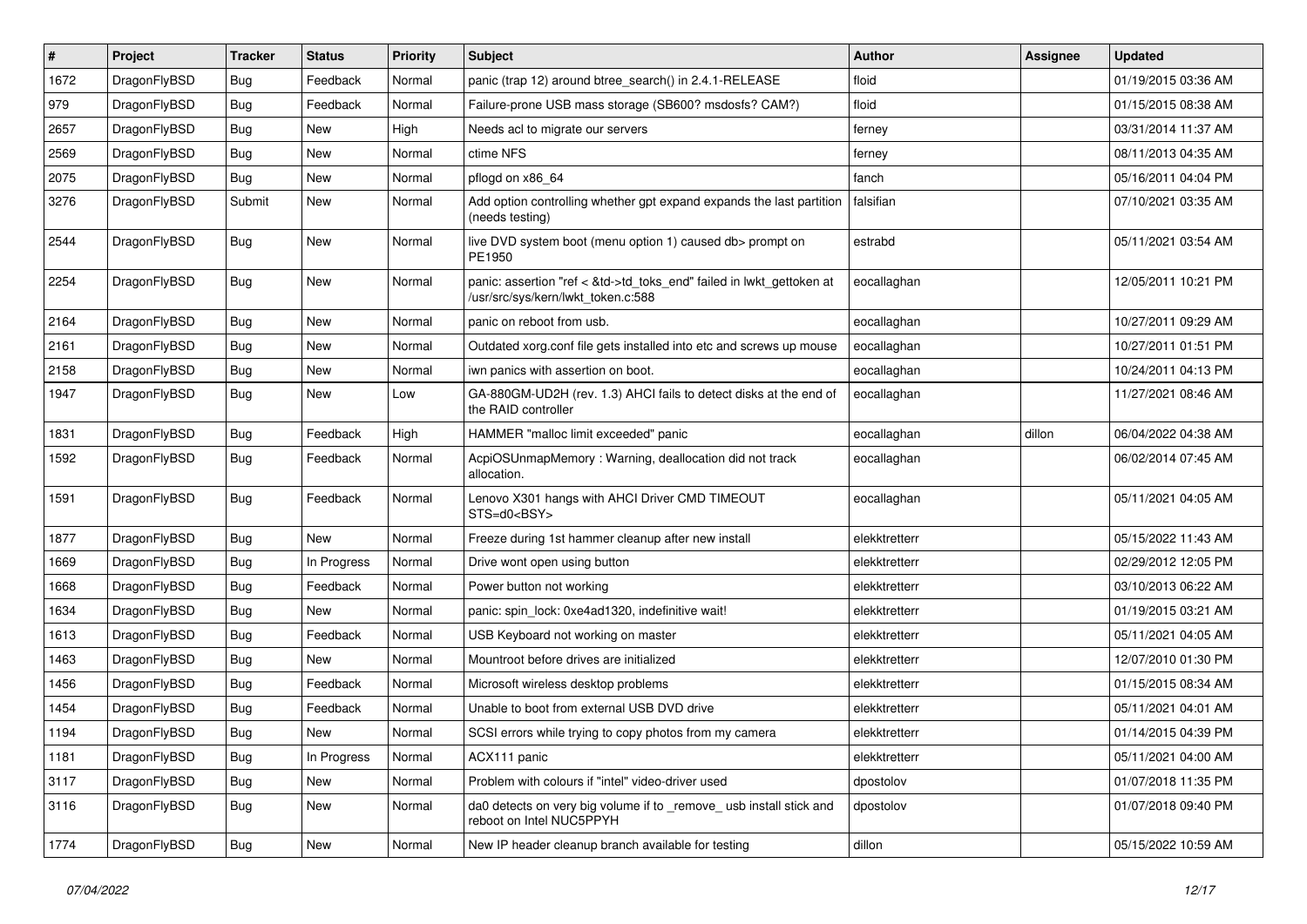| #    | Project      | <b>Tracker</b> | <b>Status</b> | <b>Priority</b> | Subject                                                                                                                                                   | <b>Author</b> | Assignee | <b>Updated</b>      |
|------|--------------|----------------|---------------|-----------------|-----------------------------------------------------------------------------------------------------------------------------------------------------------|---------------|----------|---------------------|
| 1448 | DragonFlyBSD | Bug            | Feedback      | Normal          | panic: assertion: _tp->tt_msg->tt_cpuid == mycpuid in<br>tcp_callout_active tcp_output tcp_usr_send netmsg_pru_send<br>netmsg_service tcpmsg_service_loop | dillon        |          | 05/11/2021 04:00 AM |
| 1429 | DragonFlyBSD | Bug            | Feedback      | Normal          | vkernel bug - "mfree: m->m_nextpkt != NULL"                                                                                                               | dillon        |          | 05/11/2021 04:00 AM |
| 1336 | DragonFlyBSD | Bug            | In Progress   | Normal          | Still looking for reports of missed directory entries w/ HAMMER                                                                                           | dillon        |          | 05/11/2021 04:00 AM |
| 2708 | DragonFlyBSD | Bug            | New           | Normal          | unable to send TCP nor UDP on age(4) interface                                                                                                            | dermiste      |          | 05/11/2021 03:54 AM |
| 3154 | DragonFlyBSD | Submit         | <b>New</b>    | Normal          | Update serial handling in bootloader                                                                                                                      | ddegroot      | dillon   | 11/06/2018 11:21 PM |
| 3147 | DragonFlyBSD | Submit         | <b>New</b>    | Normal          | Enable headless installation                                                                                                                              | ddegroot      |          | 10/09/2018 01:25 PM |
| 2790 | DragonFlyBSD | Submit         | New           | Low             | filedesc softrefs increment code factoring                                                                                                                | dclink        |          | 02/21/2015 04:00 AM |
| 2721 | DragonFlyBSD | Submit         | Feedback      | Low             | Some few zalloc calls to objcache ones replacements                                                                                                       | dclink        | tuxillo  | 05/11/2021 04:08 AM |
| 2717 | DragonFlyBSD | Submit         | Feedback      | Normal          | Out of range numeric handling                                                                                                                             | dclink        | tuxillo  | 05/11/2021 04:08 AM |
| 3076 | DragonFlyBSD | Bug            | <b>New</b>    | Normal          | sys/dev/netif/ig hal/e1000 ich8lan.c:1594: sanity checking mixup?                                                                                         | dcb           |          | 10/11/2017 01:58 AM |
| 3025 | DragonFlyBSD | <b>Bug</b>     | New           | Normal          | sys/dev/powermng/powernow/powernow.c:284: bad comparison?                                                                                                 | dcb           |          | 09/23/2017 07:45 AM |
| 3024 | DragonFlyBSD | <b>Bug</b>     | <b>New</b>    | Low             | sys/dev/netif/wi/if_wi.c:1090]: (style) Redundant condition                                                                                               | dcb           |          | 04/11/2017 11:56 AM |
| 3022 | DragonFlyBSD | <b>Bug</b>     | <b>New</b>    | Normal          | sys/dev/netif/ath/ath/if ath.c:2142: strange bitmask?                                                                                                     | dcb           |          | 04/11/2017 11:49 AM |
| 3021 | DragonFlyBSD | Bug            | In Progress   | Normal          | sys/dev/drm/i915/i915_gem_stolen.c:115]: (error) Signed integer<br>overflow for expression '65535<<20'                                                    | dcb           |          | 04/11/2017 12:46 PM |
| 3018 | DragonFlyBSD | Bug            | <b>New</b>    | Normal          | sys/bus/u4b/wlan/if_run.c:5464]: (style) Redundant condition                                                                                              | dcb           |          | 04/11/2017 11:26 AM |
| 3011 | DragonFlyBSD | Bug            | In Progress   | Normal          | dragonfly/sys/dev/netif/re/re.c: suspicious code?                                                                                                         | dcb           |          | 07/29/2017 01:26 AM |
| 3145 | DragonFlyBSD | Submit         | In Progress   | Normal          | Update libelf to FreeBSD 12 current and build as base library usable<br>by ports                                                                          | davshao       | tuxillo  | 08/20/2021 03:58 PM |
| 3031 | DragonFlyBSD | Submit         | In Progress   | Normal          | Update drm/radeon to Linux 4.7.10 as much as possible                                                                                                     | davshao       | ftigeot  | 08/19/2021 12:33 PM |
| 2994 | DragonFlyBSD | <b>Bug</b>     | <b>New</b>    | Normal          | Intermittent boot hangs after git: hammer - HAMMER Version 7                                                                                              | davshao       |          | 03/30/2017 02:06 PM |
| 2835 | DragonFlyBSD | <b>Bug</b>     | <b>New</b>    | Normal          | /usr/include/c++/5.0/bits/c++locale.h likes<br>POSIX C_SOURCE>=200809                                                                                     | davshao       |          | 11/18/2015 03:40 AM |
| 2688 | DragonFlyBSD | <b>Bug</b>     | <b>New</b>    | Normal          | 67613368bdda7 Fix wrong checks for U4B presence Asrock Z77M<br>difficulty detecting USB keyboard                                                          | davshao       |          | 06/28/2014 07:08 PM |
| 2652 | DragonFlyBSD | Bug            | New           | Normal          | 189a0ff3761b47  ix: Implement MSI-X support locks up Lenovo<br>S10 Intel Atom n270                                                                        | davshao       |          | 05/14/2014 01:55 AM |
| 2414 | DragonFlyBSD | Bug            | In Progress   | Normal          | Lenovo S10 acpi freeze (not new)                                                                                                                          | davshao       |          | 05/11/2021 04:13 AM |
| 3243 | DragonFlyBSD | Bug            | <b>New</b>    | Normal          | SMART status not reported properly for SSD disks                                                                                                          | daftaupe      |          | 09/09/2020 11:03 PM |
| 3227 | DragonFlyBSD | Submit         | New           | Normal          | Add HAMMER2 instructions in the installation medium README                                                                                                | daftaupe      |          | 03/26/2020 03:34 PM |
| 2687 | DragonFlyBSD | <b>Bug</b>     | New           | Normal          | natacontrol software RAID in installer                                                                                                                    | csmelosky     |          | 06/22/2014 12:03 PM |
| 1587 | DragonFlyBSD | Bug            | Feedback      | Normal          | can't gdb across fork                                                                                                                                     | corecode      | tuxillo  | 05/11/2021 03:54 AM |
| 1584 | DragonFlyBSD | Bug            | In Progress   | Normal          | can't use ssh from jail: debug1: read_passphrase: can't open<br>/dev/tty: Device busy                                                                     | corecode      | tuxillo  | 05/11/2021 03:53 AM |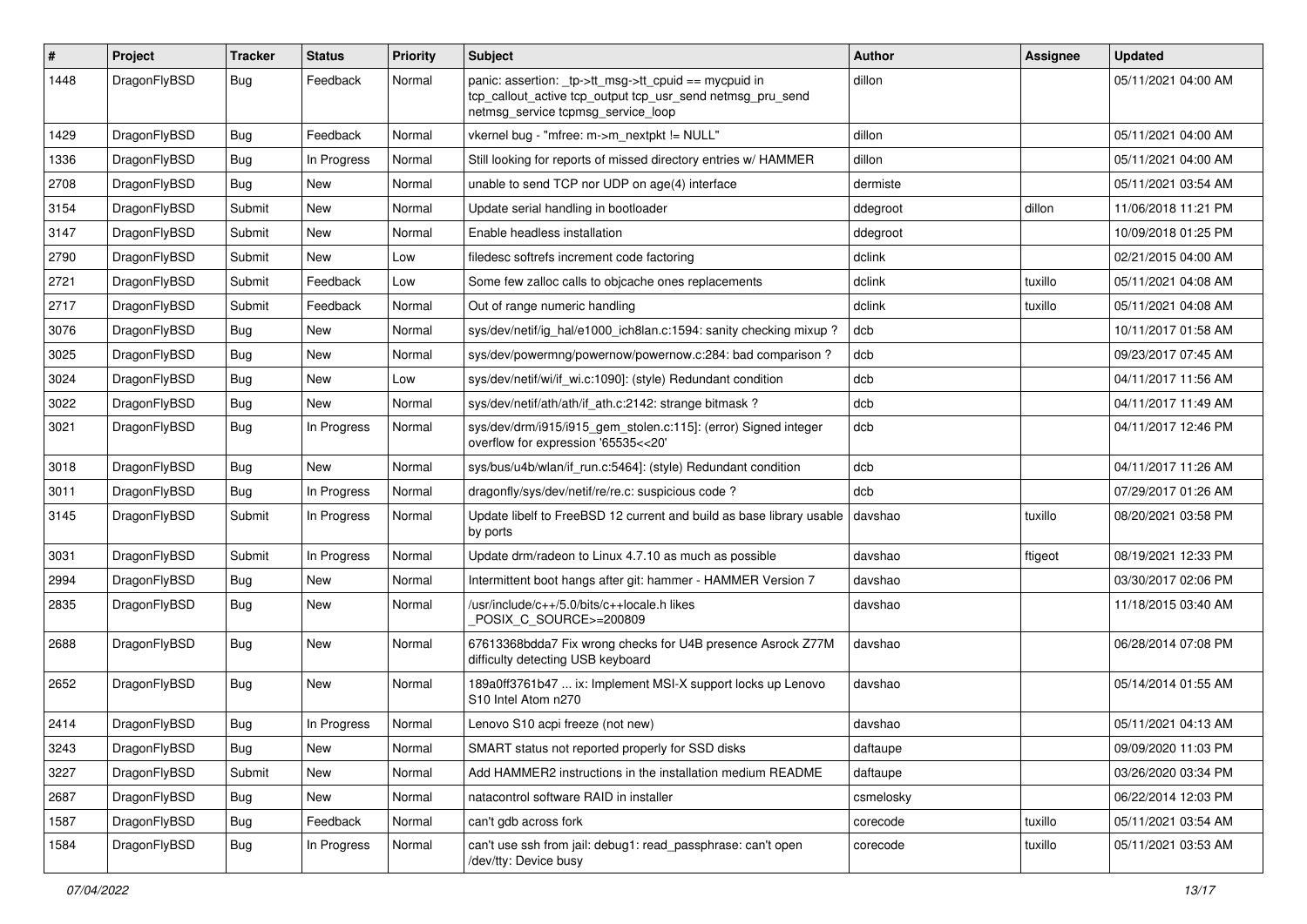| $\#$ | Project      | Tracker    | <b>Status</b> | <b>Priority</b> | <b>Subject</b>                                                                                                | <b>Author</b> | Assignee | <b>Updated</b>      |
|------|--------------|------------|---------------|-----------------|---------------------------------------------------------------------------------------------------------------|---------------|----------|---------------------|
| 1583 | DragonFlyBSD | <b>Bug</b> | In Progress   | Normal          | panic: assertion: cursor->trans->sync_lock_refs > 0 in<br>hammer_recover_cursor                               | corecode      | tuxillo  | 05/11/2021 03:53 AM |
| 1556 | DragonFlyBSD | <b>Bug</b> | New           | Normal          | many processes stuck in "hmrrcm", system unusable                                                             | corecode      | tuxillo  | 05/11/2021 03:52 AM |
| 1547 | DragonFlyBSD | Bug        | In Progress   | Normal          | disklabel64 automatic sizing                                                                                  | corecode      | tuxillo  | 05/11/2021 03:52 AM |
| 1538 | DragonFlyBSD | <b>Bug</b> | New           | Low             | mountroot should probe file systems                                                                           | corecode      | alexh    | 11/24/2010 06:35 PM |
| 1528 | DragonFlyBSD | Bug        | In Progress   | Normal          | ktrace does not show proper return values for pipe(2)                                                         | corecode      | tuxillo  | 05/11/2021 03:52 AM |
| 1475 | DragonFlyBSD | <b>Bug</b> | In Progress   | Normal          | kernel blocks with low memory and syscons setting a high res mode<br>/ scrollback                             | corecode      | tuxillo  | 05/11/2021 03:52 AM |
| 1474 | DragonFlyBSD | <b>Bug</b> | New           | Normal          | ithread 1 unexpectedly rescheduled                                                                            | corecode      | tuxillo  | 05/11/2021 03:52 AM |
| 1469 | DragonFlyBSD | <b>Bug</b> | In Progress   | Normal          | Hammer history security concern                                                                               | corecode      | tuxillo  | 05/11/2021 03:52 AM |
| 1442 | DragonFlyBSD | <b>Bug</b> | New           | Normal          | blocking SIGSEGV and triggering a segment violation produces an<br>all CPU consuming process                  | corecode      | tuxillo  | 05/11/2021 03:52 AM |
| 1440 | DragonFlyBSD | <b>Bug</b> | <b>New</b>    | Normal          | ptrace/gdb doesn't work after process blocks SIGTRAP                                                          | corecode      | tuxillo  | 05/11/2021 03:52 AM |
| 1307 | DragonFlyBSD | Bug        | In Progress   | Normal          | hammer tid -2 shows unexpected result                                                                         | corecode      |          | 10/18/2016 05:29 PM |
| 1287 | DragonFlyBSD | Bug        | Feedback      | Normal          | altq configuration doesn't work                                                                               | corecode      | tuxillo  | 05/11/2021 03:51 AM |
| 1198 | DragonFlyBSD | Bug        | New           | High            | DDB loops panic in db read bytes                                                                              | corecode      | tuxillo  | 05/11/2021 03:51 AM |
| 1030 | DragonFlyBSD | Bug        | In Progress   | Normal          | msdosfs umount panic                                                                                          | corecode      | tuxillo  | 05/11/2021 03:51 AM |
| 911  | DragonFlyBSD | <b>Bug</b> | Feedback      | Normal          | kldload/kernel linker can exceed malloc reserve and panic system                                              | corecode      | tuxillo  | 05/11/2021 03:51 AM |
| 901  | DragonFlyBSD | <b>Bug</b> | Feedback      | Normal          | route show needs to get data from all cpus                                                                    | corecode      | tuxillo  | 05/11/2021 03:50 AM |
| 847  | DragonFlyBSD | <b>Bug</b> | Feedback      | Normal          | processes getting stuck on mount point                                                                        | corecode      | tuxillo  | 05/11/2021 03:50 AM |
| 781  | DragonFlyBSD | Bug        | In Progress   | Normal          | fdisk uses wrong geometry on usb flash drives                                                                 | corecode      | tuxillo  | 05/11/2021 03:50 AM |
| 742  | DragonFlyBSD | <b>Bug</b> | In Progress   | Normal          | umount problems with multiple mounts                                                                          | corecode      | tuxillo  | 06/25/2022 04:02 AM |
| 731  | DragonFlyBSD | <b>Bug</b> | New           | Normal          | system freeze on "slice too large"                                                                            | corecode      | tuxillo  | 06/25/2022 04:01 AM |
| 341  | DragonFlyBSD | Bug        | New           | Normal          | Vinum erroneously repors devices as busy                                                                      | corecode      | swildner | 01/21/2012 04:50 AM |
| 1481 | DragonFlyBSD | Bug        | Feedback      | Normal          | panic: assertion: kva_p(buf) in soopt_from_kbuf (after ipfw pipe<br>show, 2.2.1-R)                            | combiner      |          | 05/11/2021 04:01 AM |
| 2736 | DragonFlyBSD | <b>Bug</b> | New           | High            | kernel panics on acpi_timer_probe function                                                                    | cnb           |          | 05/11/2021 03:55 AM |
| 2735 | DragonFlyBSD | Bug        | <b>New</b>    | Urgent          | iwn panics SYSSASSERT                                                                                         | cnb           |          | 05/11/2021 03:55 AM |
| 3280 | DragonFlyBSD | Bug        | New           | Normal          | KMS console and i915(4) not working in 6.0                                                                    | cmusser       |          | 07/10/2021 03:35 AM |
| 3139 | DragonFlyBSD | <b>Bug</b> | New           | Normal          | USB Mouse Does Not Work in DragonflyBSD guest on VirtualBox                                                   | chiguy1256    |          | 06/24/2018 10:14 PM |
| 2859 | DragonFlyBSD | <b>Bug</b> | New           | Low             | Installer configuration menu always highlights "Select timezone", no<br>matter which step was last completed. | cgag          |          | 12/02/2015 01:54 PM |
| 2858 | DragonFlyBSD | Bug        | New           | Low             | Installer "Local or UTC" question should have "No" selected by<br>default.                                    | cgag          |          | 12/02/2015 01:18 PM |
| 3143 | DragonFlyBSD | Bug        | New           | Normal          | assertion "0" failed in hammer2 inode xop chain sync                                                          | cbin          |          | 07/18/2018 12:50 PM |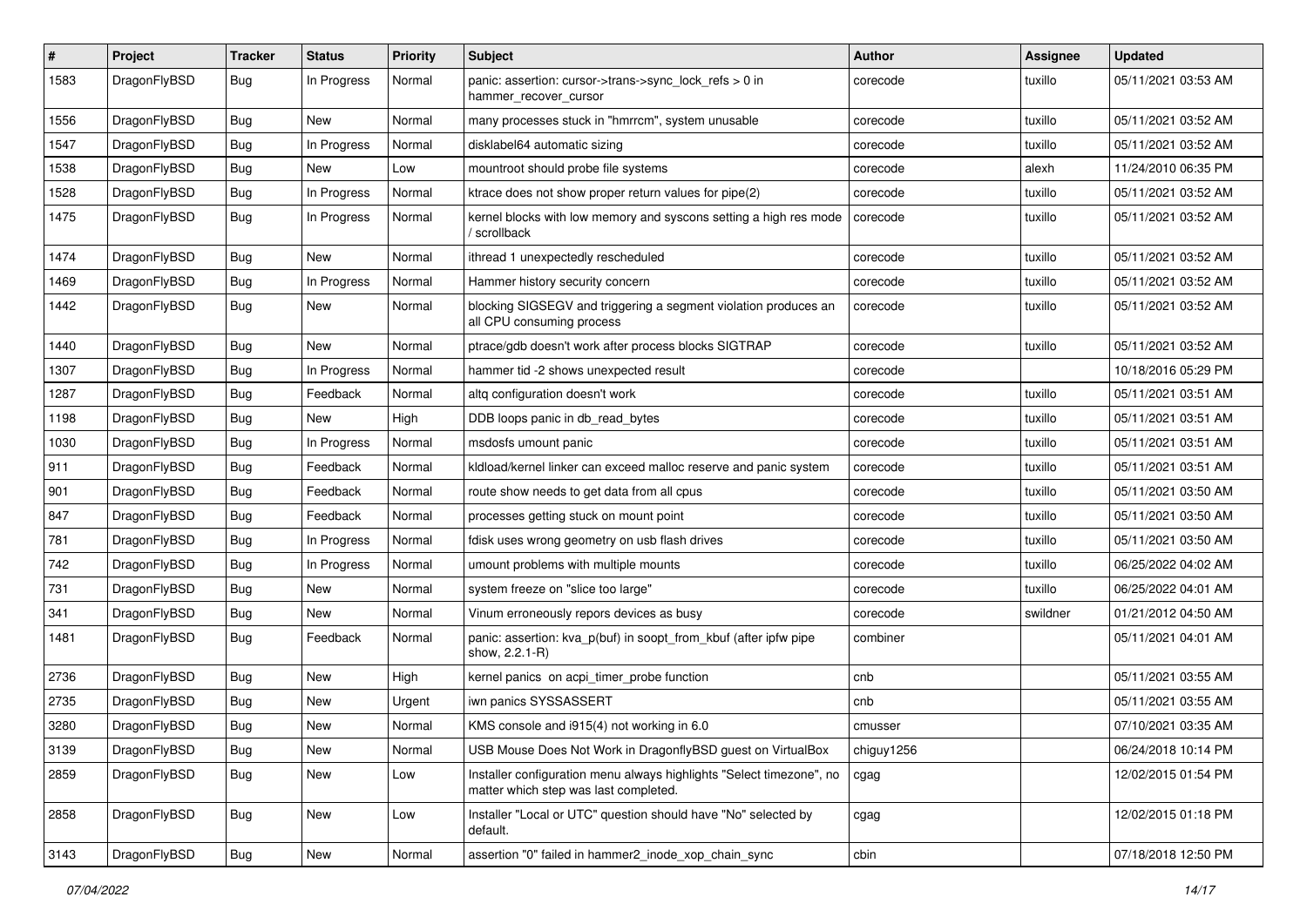| $\vert$ # | Project      | <b>Tracker</b> | <b>Status</b> | <b>Priority</b> | <b>Subject</b>                                                                                                               | <b>Author</b>      | Assignee | <b>Updated</b>      |
|-----------|--------------|----------------|---------------|-----------------|------------------------------------------------------------------------------------------------------------------------------|--------------------|----------|---------------------|
| 1618      | DragonFlyBSD | <b>Bug</b>     | Feedback      | Normal          | collision for 'struct pmap' when using RPC and <sys user.h=""></sys>                                                         | carenas            |          | 05/11/2021 04:05 AM |
| 2319      | DragonFlyBSD | <b>Bug</b>     | <b>New</b>    | Normal          | crypt/passwd forward compat                                                                                                  | c.turner1          |          | 02/28/2012 12:39 PM |
| 2265      | DragonFlyBSD | Bug            | New           | Normal          | mbsrtowcs does not properly handle invalid mbstate t in ps                                                                   | c.turner1          | swildner | 01/10/2012 07:56 PM |
| 725       | DragonFlyBSD | Bug            | In Progress   | Low             | 'make distribution' fails w/'ro' /usr/obj                                                                                    | c.turner           |          | 03/09/2013 01:01 PM |
| 2115      | DragonFlyBSD | <b>Bug</b>     | New           | Normal          | [msk] system freeze after receive some paquet                                                                                | bsdsx              |          | 08/22/2011 10:22 AM |
| 1521      | DragonFlyBSD | Bug            | Feedback      | Normal          | amd64 2.4 livecd won't mount root at boot                                                                                    | bolapara           |          | 01/28/2018 03:45 AM |
| 1594      | DragonFlyBSD | <b>Bug</b>     | <b>New</b>    | Normal          | Kernel panic during boot from Live CD on Dell E6400                                                                          | bodie              |          | 05/11/2021 03:54 AM |
| 3110      | DragonFlyBSD | Bug            | New           | Normal          | crash with ipfw3 under load                                                                                                  | bnegre82           |          | 12/09/2017 06:22 AM |
| 3101      | DragonFlyBSD | <b>Bug</b>     | New           | Low             | PFI CGI install not working in dragonflybsd 5.0.1 USB install                                                                | bnegre82           |          | 05/11/2021 04:14 AM |
| 1882      | DragonFlyBSD | <b>Bug</b>     | New           | Low             | Idea for handling new USB vendor/device codes                                                                                | bmk                |          | 10/20/2010 12:15 PM |
| 3284      | DragonFlyBSD | <b>Bug</b>     | <b>New</b>    | Normal          | Wrong towlower() result for U+038A                                                                                           | bhaible            |          | 07/10/2021 03:34 AM |
| 3283      | DragonFlyBSD | Bug            | New           | Normal          | mknodat() cannot create FIFOs                                                                                                | bhaible            |          | 07/10/2021 03:34 AM |
| 3282      | DragonFlyBSD | Bug            | New           | Normal          | unexpected errno value from fopen()                                                                                          | bhaible            |          | 07/10/2021 03:34 AM |
| 3281      | DragonFlyBSD | Bug            | New           | Normal          | Crash after leaving unattended for a while                                                                                   | bhaible            |          | 07/10/2021 03:32 AM |
| 1718      | DragonFlyBSD | <b>Bug</b>     | Feedback      | Normal          | IDE disk drive not detected by x86 64 2.6.1 Live CD                                                                          | bcox               |          | 11/27/2021 08:25 AM |
| 3132      | DragonFlyBSD | <b>Bug</b>     | <b>New</b>    | Low             | unifdef mined                                                                                                                | bcallah            |          | 04/26/2018 08:34 PM |
| 331       | DragonFlyBSD | Bug            | In Progress   | Normal          | ftpsesame (aka Bridging S01E03)                                                                                              | bastyaelvtars      |          | 03/09/2013 12:28 PM |
| 2107      | DragonFlyBSD | <b>Bug</b>     | <b>New</b>    | Normal          | 2.10.1 sata dvd drive issue                                                                                                  | ausppc             |          | 07/31/2011 08:41 PM |
| 1148      | DragonFlyBSD | <b>Bug</b>     | In Progress   | Low             | BCM4311 wireless network adapter detected but not functional                                                                 | archimedes.gaviola |          | 05/11/2021 04:00 AM |
| 3311      | DragonFlyBSD | Bug            | New           | Low             | TrueCrypt support may cause kernel crash                                                                                     | arcade@b1t.name    |          | 04/29/2022 06:19 AM |
| 3278      | DragonFlyBSD | <b>Bug</b>     | <b>New</b>    | Normal          | Second screen image is distorted                                                                                             | arcade@b1t.name    |          | 07/10/2021 03:36 AM |
| 3209      | DragonFlyBSD | Bug            | <b>New</b>    | Normal          | svc has some minor bugs                                                                                                      | arcade@b1t.name    |          | 10/24/2019 09:08 AM |
| 2882      | DragonFlyBSD | Bug            | New           | Low             | bridge sends packets from individual interfaces                                                                              | arcade@b1t.name    |          | 01/09/2016 12:43 PM |
| 2878      | DragonFlyBSD | Bug            | <b>New</b>    | Low             | [fix] CCVER problem when using clang and cpu extensions<br>(intrinsics)                                                      | arcade@b1t.name    |          | 06/24/2016 04:25 AM |
| 2877      | DragonFlyBSD | <b>Bug</b>     | <b>New</b>    | Low             | sed fails when working with UTF-8 locale and non-UTF symbols                                                                 | arcade@b1t.name    |          | 12/30/2015 11:20 AM |
| 2520      | DragonFlyBSD | <b>Bug</b>     | <b>New</b>    | Normal          | panic: assertion "IS_SERIALIZED((ifp->if_serializer))" failed in<br>if_default_serialize_assert at /usr/src/sys/net/if.c:437 | ano                |          | 03/09/2013 12:14 AM |
| 2329      | DragonFlyBSD | Bug            | New           | Normal          | ibm x3550 & acpi                                                                                                             | ano                |          | 06/03/2014 11:37 AM |
| 1921      | DragonFlyBSD | Bug            | In Progress   | Normal          | we miss mlockall                                                                                                             | alexh              | tuxillo  | 06/18/2022 04:08 AM |
| 1714      | DragonFlyBSD | Bug            | New           | Low             | hwpmc                                                                                                                        | alexh              | swildner | 08/18/2012 02:03 PM |
| 1824      | DragonFlyBSD | Bug            | Feedback      | Normal          | kernel panic, x86, 2.7.3.859.ge5104                                                                                          | akirchhoff135014   |          | 03/10/2013 07:49 AM |
| 2210      | DragonFlyBSD | <b>Bug</b>     | <b>New</b>    | Normal          | Bugtracker cannot assign default project for new users                                                                       | ahuete.devel       |          | 11/17/2011 11:30 AM |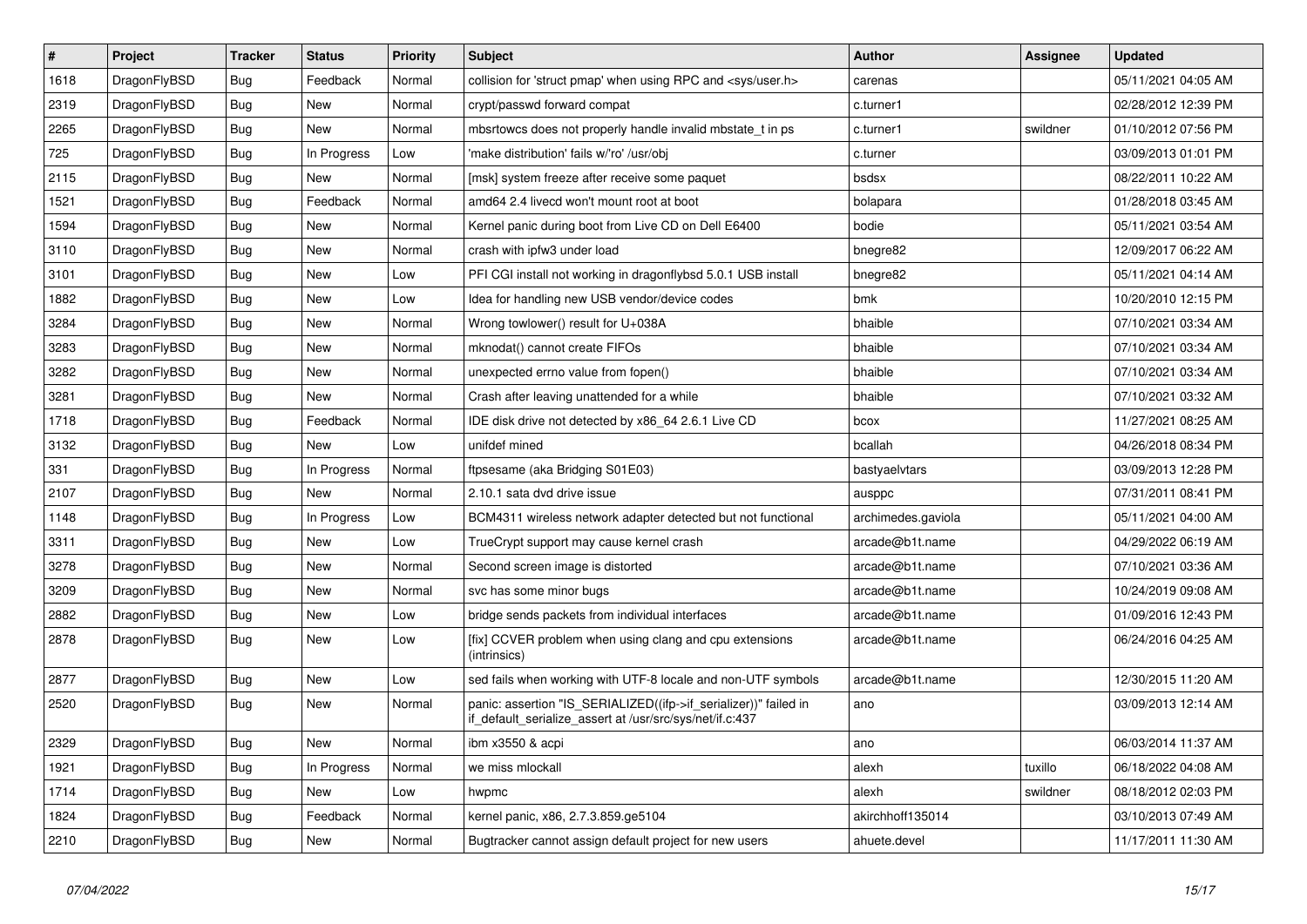| #    | Project      | Tracker    | <b>Status</b> | <b>Priority</b> | <b>Subject</b>                                                                                                                                              | <b>Author</b>      | Assignee | <b>Updated</b>      |
|------|--------------|------------|---------------|-----------------|-------------------------------------------------------------------------------------------------------------------------------------------------------------|--------------------|----------|---------------------|
| 3301 | DragonFlyBSD | <b>Bug</b> | New           | Normal          | Gkrellm from the packages is not showing logged in users in main<br>window, logged in users always == 0                                                     | adrian             |          | 01/08/2022 04:24 AM |
| 3300 | DragonFlyBSD | <b>Bug</b> | New           | Normal          | Running Xvnc from TigerVNC package through the INETD daemon<br>in TCP WAIT mode fails hard                                                                  | adrian             |          | 01/08/2022 04:25 AM |
| 3299 | DragonFlyBSD | <b>Bug</b> | In Progress   | Normal          | DragonFlyBSD reports utterly wrong uptime (most of the time, right<br>after booting in)                                                                     | adrian             |          | 11/11/2021 01:43 PM |
| 2250 | DragonFlyBSD | Bug        | <b>New</b>    | Normal          | Kernel panic                                                                                                                                                | adamk              |          | 11/23/2018 01:10 AM |
| 1941 | DragonFlyBSD | <b>Bug</b> | <b>New</b>    | Normal          | wlan config crash                                                                                                                                           | abandon.every.hope |          | 12/24/2010 07:54 PM |
| 2852 | DragonFlyBSD | <b>Bug</b> | <b>New</b>    | Normal          | Hammer File System - hangs on undo during system boot / mount -<br>will not recover on DragonFlyBSD newer than 3.6.0                                        | abale              |          | 05/11/2021 04:07 AM |
| 3120 | DragonFlyBSD | Bug        | <b>New</b>    | Normal          | Intel AC 8260 firmware does not load                                                                                                                        | Vintodrimmer       |          | 08/28/2018 03:30 AM |
| 3240 | DragonFlyBSD | <b>Bug</b> | <b>New</b>    | High            | compile error because of openssl with /usr/dports/security/rhash for<br>mysql 8 install                                                                     | <b>UlasSAYGIN</b>  |          | 06/04/2020 08:05 AM |
| 3219 | DragonFlyBSD | <b>Bug</b> | <b>New</b>    | Normal          | x11/xorg port can not be build                                                                                                                              | <b>UlasSAYGIN</b>  |          | 03/31/2020 08:57 AM |
| 2595 | DragonFlyBSD | Bug        | New           | Normal          | DragonFly 3.4.3 crashes on SUN Blade X6250 with Qlogic ISP 2432<br>FC card                                                                                  | Turvamies          |          | 10/07/2013 11:53 AM |
| 2493 | DragonFlyBSD | <b>Bug</b> | <b>New</b>    | Normal          | vidcontrol: invalid video mode name                                                                                                                         | Svarov             |          | 01/24/2013 09:55 AM |
| 1246 | DragonFlyBSD | <b>Bug</b> | <b>New</b>    | Normal          | bad resolution (monitor desync) with livedvd                                                                                                                | Przem0l            |          | 02/18/2014 06:29 AM |
| 2499 | DragonFlyBSD | Bug        | In Progress   | Urgent          | DRAGONFLY 3 2 lockd not responding correctly                                                                                                                | Nerzhul            |          | 01/22/2013 12:47 PM |
| 3006 | DragonFlyBSD | <b>Bug</b> | New           | Normal          | boot0cfg: panic in kern udev.c in function udev dict set cstr when<br>installing in VirtualBox                                                              | MichiGreat         |          | 04/01/2017 02:22 PM |
| 2453 | DragonFlyBSD | Bug        | <b>New</b>    | Normal          | panic: assertion "gd->gd_spinlocks == 0" failed                                                                                                             | Johannes.Hofmann   |          | 11/12/2012 12:54 PM |
| 1850 | DragonFlyBSD | Bug        | New           | Normal          | volume-add on hammer root fs panic                                                                                                                          | Johannes.Hofmann   |          | 04/18/2019 04:27 AM |
| 1700 | DragonFlyBSD | Submit     | In Progress   | Normal          | skip boot2 menu on <enter></enter>                                                                                                                          | Johannes.Hofmann   | tuxillo  | 05/15/2022 08:35 AM |
| 2620 | DragonFlyBSD | <b>Bug</b> | <b>New</b>    | Normal          | moused problem                                                                                                                                              | FilippoMo          |          | 12/20/2013 10:32 AM |
| 2618 | DragonFlyBSD | <b>Bug</b> | <b>New</b>    | Normal          | mouse problem on RELEASE-3 6 0                                                                                                                              | FilippoMo          |          | 12/20/2013 03:26 AM |
| 2617 | DragonFlyBSD | Bug        | Feedback      | Normal          | Possible issue with wireless mouse on 3.6 release                                                                                                           | FilippoMo          |          | 01/14/2015 03:42 PM |
| 989  | DragonFlyBSD | Bug        | <b>New</b>    | Normal          | installer/fdisk trouble with wrapped values                                                                                                                 | Discodestrover     |          | 02/18/2014 06:27 AM |
| 2806 | DragonFlyBSD | Bug        | <b>New</b>    | Normal          | failed to configure a link-local address on ath0 (errno = 22)                                                                                               | Chingyuan          |          | 05/25/2021 01:00 AM |
| 2870 | DragonFlyBSD | Bug        | <b>New</b>    | High            | Broken text and icons when glamor acceleration is used                                                                                                      | 375gnu             | ftigeot  | 01/31/2016 12:13 AM |
| 3194 | DragonFlyBSD | <b>Bug</b> | <b>New</b>    | High            | Hammer kernel crash on mirror-stream of PFS after upgrade<br>(assertion "cursor->flags &<br>HAMMER_CURSOR_ITERATE_CHECK" failed in<br>hammer btree iterate) | Anonymous          |          | 06/29/2019 01:32 PM |
| 3041 | DragonFlyBSD | Submit     | <b>New</b>    | Normal          | firmware: Remove embedding of multiple images in one module.                                                                                                | Anonymous          |          | 12/25/2020 02:15 AM |
| 2438 | DragonFlyBSD | Submit     | Feedback      | Normal          | <b>TRIM</b> fixes                                                                                                                                           | Anonymous          | tuxillo  | 05/11/2021 03:45 AM |